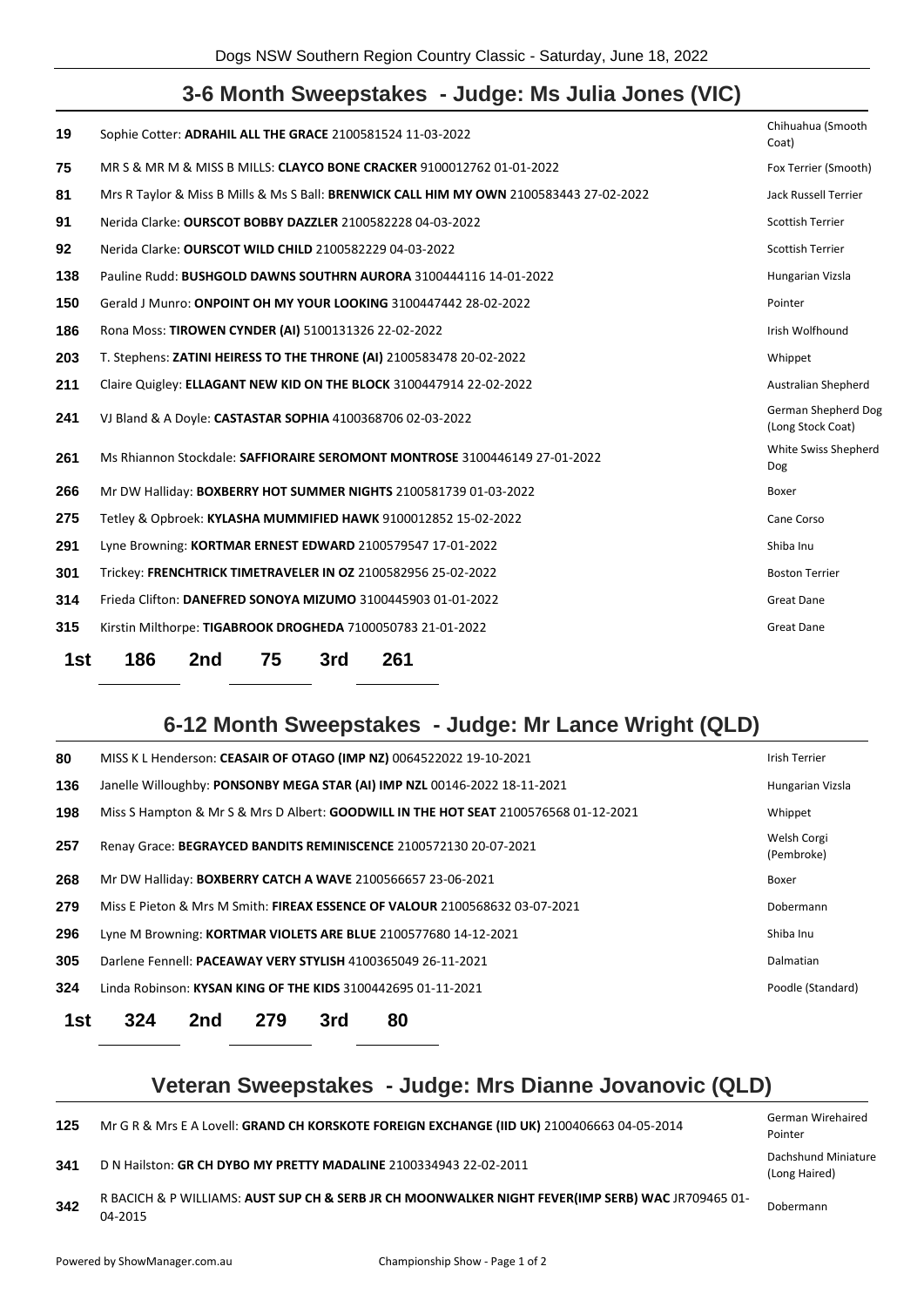|     | Dogs NSW Southern Region Country Classic - Saturday, June 18, 2022                   |                 |  |  |       |  |  |  |  |
|-----|--------------------------------------------------------------------------------------|-----------------|--|--|-------|--|--|--|--|
| 343 | M obrien: GRAND CH THUNDERSPOT RIGHT KINDOF WRONG 2100371443 02-10-2012<br>Dalmatian |                 |  |  |       |  |  |  |  |
| 1st |                                                                                      | 125 2nd 341 3rd |  |  | - 343 |  |  |  |  |
|     |                                                                                      |                 |  |  |       |  |  |  |  |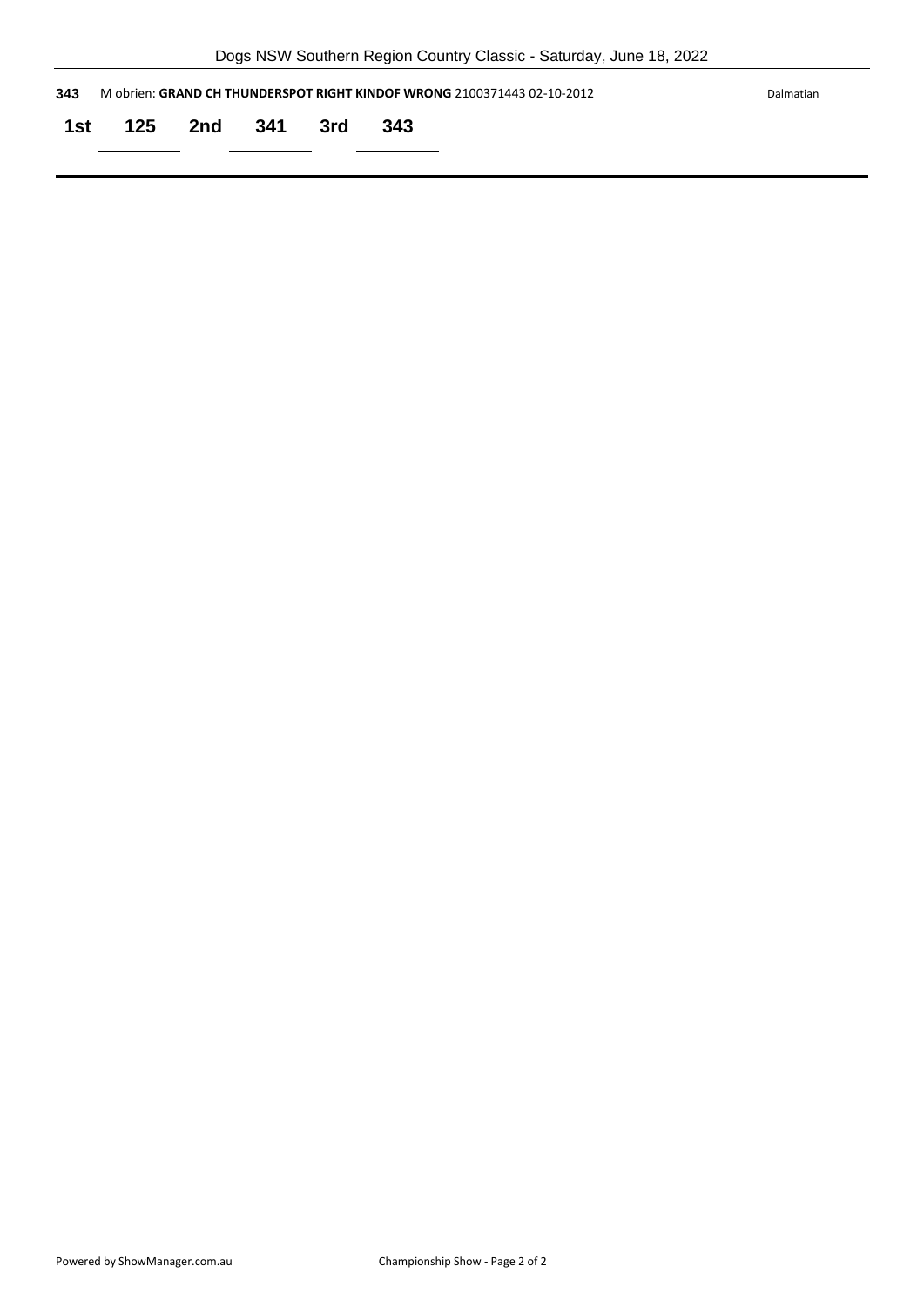# Group 1 - Toy Group Mrs Dianne Jovanovic (QLD) Start Time: Cavalier King Charles Spaniel **Class 2 - Minor Puppy Dog** 1 K & M Munro: **CHEVALOVE MEMPHIS** 2100576322 29-11- 1st\* 2021: Chevalove Kings Of Leon - Chevalove Liberty Belle **Class 3 - Puppy Dog** 2 Mrs L Morris: **COLOORA WHATEVER THE REASON** 2100574373 18-09-2021: Nld Ch Nld Jr Ch Whatever Of An Excellent Choice (Imp Nld) - Coloora Lika Whisper **1st\* Class 4 - Junior Dog** 3 Cara Letson: **ERTAE TOO COOL FOR SCHOOL** 2100569854 04-05-2021: Ch Suebeau Cool Design - Ch Ertae Nebrasken **2nd**  $\frac{04-05-2}{\text{Wvnter}}$ 4 K & M Munro: **CHEVALOVE BACKTODAFUTURE** 2100558829 20-02-2021: Ch Suebeau Cool Design - **1st\*** <u>LALCONS</u><br>Chevalove Secret Affaire **Class 5 - Intermediate Dog** 5 Mrs L Morris: **COLOORA STRIKE FORCE ONE** 2100554103 11-12-2020: Kingdomravello Love From Spain (Imp Esp) - Dabenville Glitter In The Wind At Coloora Absent **Class 10 - Australian Bred Dog** 6 C Letson & S Arthur: **CH SUEBEAU COOL DESIGN** 3100376526 01-06-2018: Ch Caribelle Ice Cold But Cool (Ai) 1st<sup>\*</sup> <sup>5100376526</sup> UI-06-2018: Ch. Suebeau Royal Wonder **Class 11 - Open Dog** 7 Mr S Wraith: **CH MATMOR REMY MARTIN** 3100346433 24- 07-2016: Supch Matmor A Scandalous Affair - Matmor **2nd** <sup>U</sup><sup>-2U16</sup>: Supc<br>Veuveclicquot 8 Mrs L Morris: **CH COLOORA ICE ON FIRE** 2100487368 24- 11-2017: Ch. Caribelle Icy Cold But Cool (Ai) - Coloora Party  $1$ st<sup>\*</sup>  $\frac{11-20}{5}$ Ch **8** Pts **12** Res **6 Class 1a - Baby Puppy Bitch** 9 Mr S Wraith & Ms L Walsh: **ARATACI CASE IN QUESTION** 2100581829 14-03-2022: Ch Matmor Remy Martin - Sup Ch **1st\*** 2100581829 14-03-2022: Ch **Class 2a - Minor Puppy Bitch** 10 K & M Munro: **CHEVALOVE ELEANOR** 2100576320 29-11- 1st 2021: Chevalove Kings Of Leon - Chevalove Liberty Belle **Class 4a - Junior Bitch** 11 Mrs L Morris: **COLOORA ICED T** 2100561451 23-01-2021: Absent **Ch Coloora Ice On Fire - Kandccamo Krystal Clear Class 5a - Intermediate Bitch** 12 K & M Munro: **CHEVALOVE SWEETSENSATION** 2100542358 11-06-2020: Ch Chevalove High Flyer - Ch Chevalove 1st<sup>\*</sup> <sup>11-06-2020: Ch</sub></sup> **Class 10a - Australian Bred Bitch** 13 Mrs L Morris: **COLOORA EVERYTHING NICE** 2100530868 23-10-2019: Ch Ouzlewell'S Bertie Wooster (Imp Uk) - Aksmada'S Dream You Up ((Imp Pol) Absent **Class 11a - Open Bitch** 14 M Sterrett: **CH ERTAE ROYAL CHALICE** 2100505331 19-08- 2018: Ch Chevalove Royal Sovreign - Ertae Boozy Lady **1st** Ch **14** Pts **8** Res **12**

BOB **8 Dog** Pts **15** R/Up **6 Dog**

# Chihuahua (Long Coat)

# **Class 2 - Minor Puppy Dog**

15 Cecilia Dobson: **GRANDIMAGE EYE OF THE TIGER** 2100575985 15-11-2021: Ch Royal Gold Adorable Puppy - Grandimage Theres Your Trouble **1st\*** Ch **15** Pts **6**

# **Class 4a - Junior Bitch**

16 Sophie Cotter: **MAYJOEHAVEN ELOISE** 3100433922 28-04- 1st\* 2021: Mayjoehaven Licky Licky - Mayjoehaven Elsa

# Ch **16** Pts **6**

# BOB **15 Dog** Pts **7** R/Up **16 Bitch**

# Chihuahua (Smooth Coat)

# **Class 1a - Baby Puppy Bitch**

| -17    | Cecilia Dobson: DARCELS PRETTY PEPPER 2100583739 12-    |
|--------|---------------------------------------------------------|
| $1st*$ | 03-2022: Braperemi Gunslinger - Ch. Mmdivine Snow Queen |
|        |                                                         |

- 18 Cecilia Dobson: **DARCELS SALTY SISTER** 2100583738 12-03- 2nd 2022: Braperemi Gunslinger - Ch. Mmdivine Snow Queen
- 19 Sophie Cotter: **ADRAHIL ALL THE GRACE** 2100581524 11-
- 03-2022: Ch Adrahil Frank The Butcher Adrahil Poised To **3rd Strike**

## **Class 2a - Minor Puppy Bitch**

- 20 Cecilia Dobson: **BRAPEREMI TOUCH OF ADRENALINE**
- 2100577482 12-11-2021: Braperemi Gunslinger Braperemi Pure Adrenaline **1st\***

## **Class 5a - Intermediate Bitch**

- 21 Cecilia Dobson: **DARCELS D GUNSLINGIN GAL** 2100545361 19-07-2020: Braperemi Gunslinger - Braperemi Dream Big 1st<sup>\*</sup> <sup>19-07</sup>
- BOB-Ch **20 Bitch** Pts **7** R/Up-Res **21 Bitch**

# Chinese Crested Dog

# **Class 1 - Baby Puppy Dog**

22 Mrs P Harding: **FRANZELL KINDA MAGIC (IMP NZ)** 01494- 2022 08-01-2022: Ch Franzell All Eyez On Me - Ch Franzell 1st\* 2022 08-01-2022: Ch<br>Step'n'out With Style

# **Class 3 - Puppy Dog**

23 CHIENON KENNELS: **ERTAE ONE HAIRY HALO** 2100576825 09-11-2021: Ch Jeorjmac Shoot To Thrill - Ertae Naked Ruler **1st**\* UP-11-2021:<br>Of The Elves

# **Class 11 - Open Dog**

- 24 Mrs P and Mr G Harding: **CH SHERABILL OXFORD LASER STRIKE** 4100302558 09-01-2018: Ch Mano Ponis Cercado
	- (Imp Ltu) Sh Sherabill Nohair To Be Seen **1st\***

# Ch **23** Pts **7** Res **24**

#### **Class 2a - Minor Puppy Bitch**

#### 25 Melinda Sterrett: **KARAKUSH HANDBAGS N GLADRAGS** 2100574559 27-10-2021: Ch Whisperin' De Gabritho (Imp

Aut) - Ertae Dance Monkey At Karakush **1st\***

#### **Class 5a - Intermediate Bitch**

26 M Sterrett: **CH ERTAE VELVET VIXEN** 2100543129 08-06- 2020: Sup Ch Karakush Wax On Wax Off - Sup Ch. Ertae **1st**\* <sup>2020:</sup> Sup Cn K<br>Leather N Lace

| Ch | 26             | <b>Pts</b> |     | Res | - 25               |
|----|----------------|------------|-----|-----|--------------------|
|    | BOB 23 Dog Pts |            | - 9 |     | R/Up <b>24 Dog</b> |

#### **Class 18 - Neuter Dog**

- 28 Mrs P and Mr G Harding: **GUILCROFT JUST LIKE A BANJO** 2100553261 27-11-2020: Ch Sherabill Oxford Laser Strike - **1st**\* 2100553261 27-11-2020: Ch Sr<br>Ch Ertae Blushing To The Croft
- BNOB **28 Dog** Pts **6** R/Up-Res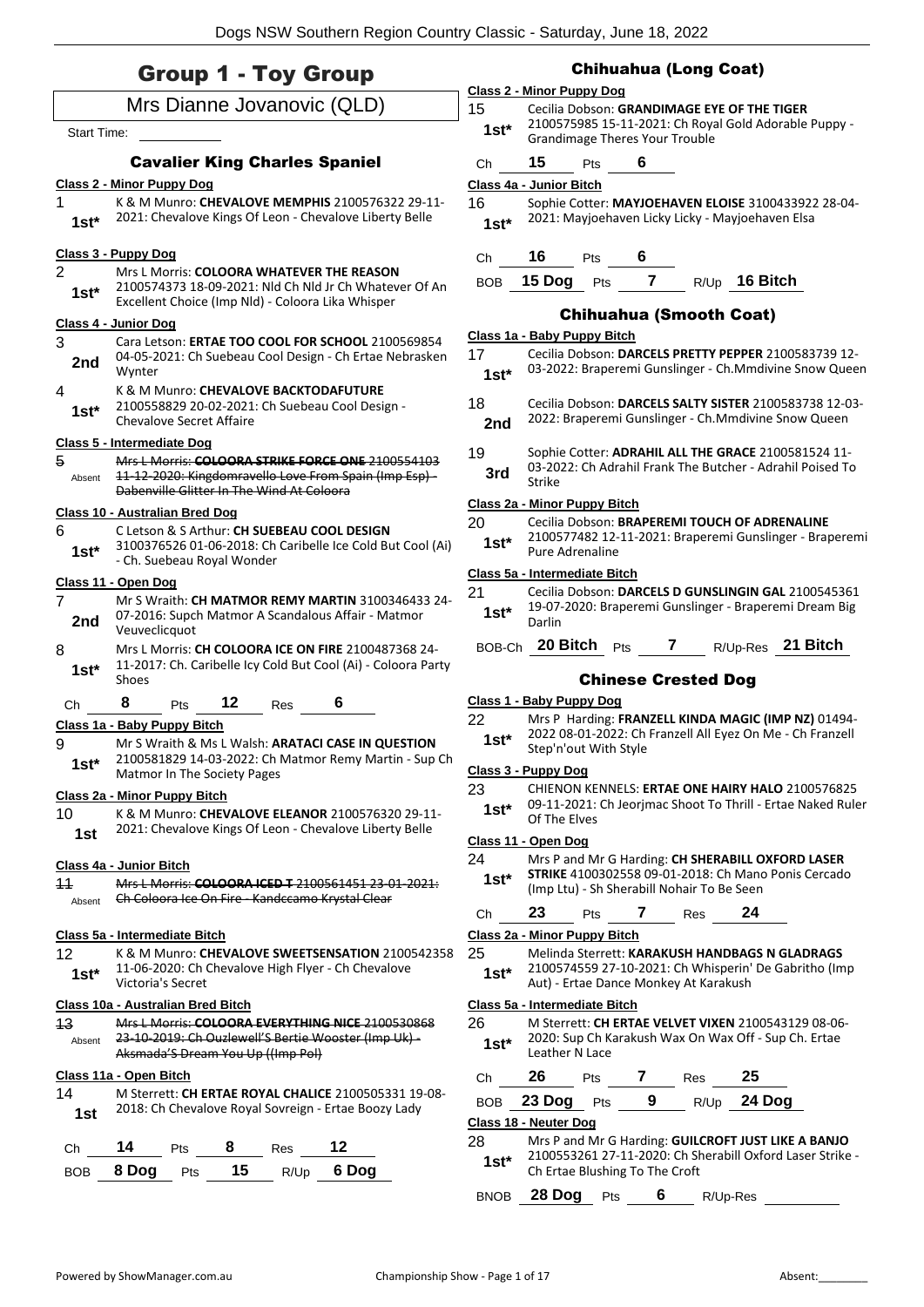**Class 11 - Open Dog**

# Griffon Bruxellois

# **Class 1 - Baby Puppy Dog**

29 J Willoughby: **ALPEBRAVERIE PERFECT ALIBI** 3100448183 20-02-2022: Alpebraverie Ricky - Alpebraverie Nanesse **1st\***

#### **Class 11 - Open Dog**

- 31 E. C. Canavan & J. M. Waghorn: **CH. AZANDE LITTLE RED WAGON** 3100389555 01-03-2019: Gr. Ch. Tzani Neddie Seagoon - Azande Whos The Boss **1st\*** 32 RJ and KA Bell: **SUPREME CH TZANI ZAZU ZODIAK**
- 2100440541 22-11-2015: Ch Tzani Tigger Brat Bunny Gr Ch 2nd <sup>2100440541</sup><br>Tzani Rhoda Dendron
- Ch **31** Pts **7** Res **32**

#### **Class 4a - Junior Bitch**

33 Mrs J Willoughby: **ALPEBRAVERIE CHALANGE** 3100432927 19-05-2021: Alwood Dynimite - Alpebraverie Chanson Amour Absent

#### **Class 5a - Intermediate Bitch**

34 RJ and KA Bell: **CH TZANI GIGGLE MCDIMPLES** 2100521338 21-06-2019: Ch Grand. Ch Supreme. Ch Tzani Zazu Zodiak - 1st\* 21-06-2019: Ch Grand. Ch Suprem<br>**1st\*** Grand Ch Tzani Bellatrix Lestrange

| 34<br>Res<br>`h<br>ເຮ<br>$\ddotsc$ |  |
|------------------------------------|--|
|------------------------------------|--|

|  | BOB 31 Dog Pts |  |  |  | $R/Up$ 32 Dog |
|--|----------------|--|--|--|---------------|
|--|----------------|--|--|--|---------------|

#### Italian Greyhound

#### **Class 2 - Minor Puppy Dog**

35 Maureen Friend: **OAKWAY ROYAL SPIRIT** 4100364708 07- 12-2021: Sup Ch Oakway Reign Ov Fame - Sup Ch Oakway **1st**\* **14-2021:** Sheer Elegance

#### **Class 11 - Open Dog**

36 Maureen Friend: **SUPREME CH OAKWAY REIGN OV FAME** 4100303240 16-02-2018: Ch Uwharrie Artesia Outback Flyer ( Imp Usa ) - Ch Oakway Gold Reign **1st\***

Ch **35** Pts **7** Res **36**

#### **Class 5a - Intermediate Bitch**

- 37 Maureen Friend: **CH SHERABILL DREAMS OV FAME** 4100346368 30-11-2020: Sup Ch Oakway Reign Ov Fame - **1st** <sup>4100346368 30-11-2020: Sup<br>Ch Oakway Dreams Of Karma</sup>
- Ch **37** Pts **6**

BOB **35 Dog** Pts **8** R/Up **36 Dog**

#### Japanese Chin

#### **Class 5 - Intermediate Dog**

38 Alwood Kennels: **ALWOOD YORI TSUYOKU** 3100419153 15-11-2020: Ch Alwood Naozumi - Ch Chincasa Sumire **1st\***

Ch **38** Pts **6**

### **Class 2a - Minor Puppy Bitch**

39 Alwood Kennels: **ALWOOD INSENTIBU** 3100439150 10-10- 2021: Alwood Jaakuna Tanashimi - Hanami Sumi Fuji **1st\***

#### **Class 3a - Puppy Bitch**

40 Alwood Kennels: **ALWOOD MURIDAYO** 3100439151 10-10- 2021: Alwood Jaakuna Tanashimi - Hanami Sumi Fuji **1st\***

|  |  | .<br>__ |  |
|--|--|---------|--|
|  |  |         |  |



# Maltese

# **Class 10 - Australian Bred Dog**

- 41 Mrs C Goodman: **CH ANGELOFWHITE SMOOTH OPERATOR**
- **AT SOYEUX** 3100425354 30-01-2021: Kor Ch Kimba Of Angela White Kr (Imp Kor) - Kor Ch Joy Of Angela White Kr (Imp Kor) **1st\***

| 42           |                                             |                                                                                                                     |                  |     | Mrs M Atkinson: LVA JNR CH LTU JNR CH LTU CH CH                                                                    |  |  |  |
|--------------|---------------------------------------------|---------------------------------------------------------------------------------------------------------------------|------------------|-----|--------------------------------------------------------------------------------------------------------------------|--|--|--|
| Absent       | <b>GRAND CH SUP CH TAURO AXEL (IMP LTU)</b> |                                                                                                                     |                  |     |                                                                                                                    |  |  |  |
|              |                                             | LSVKMB1140/18 26-06-2018: Balt Ee Ltu Lva Jnr Ch Ltu Phil<br>Balt Ch Art Of Lifes Tauro Thender Ch Tauro Melania Of |                  |     |                                                                                                                    |  |  |  |
|              | White Drama Kr                              |                                                                                                                     |                  |     |                                                                                                                    |  |  |  |
| Ch           | 41                                          | Pts                                                                                                                 | 6                | Res |                                                                                                                    |  |  |  |
|              | Class 4a - Junior Bitch                     |                                                                                                                     |                  |     |                                                                                                                    |  |  |  |
| 43           |                                             |                                                                                                                     |                  |     | Mrs C Goodman: SOYEUX BUTTERFLY EFFECT 2100565794                                                                  |  |  |  |
| $1st*$       | Carmina Burana (Imp Pol)                    |                                                                                                                     |                  |     | 26-03-2021: Funny Ladies Andy (Imp Jpn) - My Swee Music                                                            |  |  |  |
| Ch           | 43                                          | <b>Pts</b>                                                                                                          | 6                |     |                                                                                                                    |  |  |  |
| BOB.         | 41 Dog Pts                                  |                                                                                                                     |                  |     | 7 R/Up 43 Bitch                                                                                                    |  |  |  |
|              |                                             |                                                                                                                     | <b>Papillon</b>  |     |                                                                                                                    |  |  |  |
|              | Class 5 - Intermediate Dog                  |                                                                                                                     |                  |     |                                                                                                                    |  |  |  |
| 44           |                                             |                                                                                                                     |                  |     | R Leech: CH SEYOSO GOLDSTAR STUDENT 3100414327 09-                                                                 |  |  |  |
| 1st*         | Her Eyes                                    |                                                                                                                     |                  |     | 08-2020: Seyoso Straight A Student - Ch Tyrondale Stars In                                                         |  |  |  |
| Сh           | 44                                          | Pts                                                                                                                 | 6                |     |                                                                                                                    |  |  |  |
|              | Class 4a - Junior Bitch                     |                                                                                                                     |                  |     |                                                                                                                    |  |  |  |
| 46           |                                             |                                                                                                                     |                  |     | C Colley: TYRONDALE SILVER CHIMES 2100562521 13-04-<br>2021: Silver Mornings Lucky Strike (Usa) - Tyrondale        |  |  |  |
| $1st*$       | Midnight Chimes                             |                                                                                                                     |                  |     |                                                                                                                    |  |  |  |
|              | Class 5a - Intermediate Bitch               |                                                                                                                     |                  |     |                                                                                                                    |  |  |  |
| 47<br>Absent | And Cream                                   |                                                                                                                     |                  |     | Mrs.J.Dickinson Franks: GENESIA SERENITY 3100410873 27-<br>01-2020: Papunique Man On A Mission - Mondelise Baileys |  |  |  |
| Ch           | 46                                          | Pts                                                                                                                 | 6.               | Res |                                                                                                                    |  |  |  |
| BOB.         | 44 Dog Pts                                  |                                                                                                                     | $\overline{7}$   |     | R/Up 46 Bitch                                                                                                      |  |  |  |
|              |                                             |                                                                                                                     | <b>Pekingese</b> |     |                                                                                                                    |  |  |  |
|              | Class 5 - Intermediate Dog                  |                                                                                                                     |                  |     |                                                                                                                    |  |  |  |
| 48           |                                             |                                                                                                                     |                  |     | G Preddy & P Bowman: KUTANIFOO EMPIRE RYZE                                                                         |  |  |  |
| $1st*$       | Kutanifoo Gypsy Belle                       |                                                                                                                     |                  |     | 3100419289 19-10-2020: Kutanifoo Lord Fury - Ch                                                                    |  |  |  |
| Ch           | 48                                          | Pts                                                                                                                 | 6                |     |                                                                                                                    |  |  |  |
|              | Class 11a - Open Bitch                      |                                                                                                                     |                  |     |                                                                                                                    |  |  |  |
| 49           |                                             |                                                                                                                     |                  |     | G Preddy & P Bowman: KUTANIFOO RUBY RED DRESS                                                                      |  |  |  |
| $1st^*$      | <b>Tigerlilly Deanna</b>                    |                                                                                                                     |                  |     | 3100386396 04-12-2018: Fujan Ku Chi Jackson - Miyoko                                                               |  |  |  |
| Ch           | 49                                          | Pts                                                                                                                 | 6                |     |                                                                                                                    |  |  |  |
| <b>BOB</b>   | 48 Dog                                      | Pts                                                                                                                 | $\overline{7}$   |     | R/Up 49 Bitch                                                                                                      |  |  |  |
|              |                                             |                                                                                                                     | Pomeranian       |     |                                                                                                                    |  |  |  |
|              | Class 11 - Open Dog                         |                                                                                                                     |                  |     |                                                                                                                    |  |  |  |
| 50           |                                             |                                                                                                                     |                  |     | Denise Leo: AM. GR. CH. AM. CH. JCH. RUS. JCH. BLR. DAN-                                                           |  |  |  |
| 1st*         |                                             |                                                                                                                     |                  |     | STAR-KOM BLACK KING (IMP USA) TS53044001 12-06-<br>2020: Ch Rus, Aze, Arm, Blr, Geo, Isr, Cyp, Jch Rus Dan-Star-   |  |  |  |
|              |                                             |                                                                                                                     |                  |     | Kom Secret Male Love - Ch Rus Dan-Star-Kom Cheris Shed                                                             |  |  |  |
|              | <b>Black Dream</b>                          |                                                                                                                     |                  |     |                                                                                                                    |  |  |  |

Ch **50** Pts **6**

#### **Class 11a - Open Bitch**

51 Denise Leo: **DOCHLAGGIE DREAM QUEEN** 3100430473 12- 05-2021: Am. Ch. Am. Gr. Ch. Ch. Cr Dreamweaver Dream **1st** US-2021: Am. Ch. Am. Gr. Ch. Ch. Ch Dreamwe<br>Come Tru (Imp. Usa) - Dochlaggie Dina Diggle

Ch **51** Pts **6**

BOB **50 Dog** Pts **7** R/Up **51 Bitch**

# Pug

#### **Class 1 - Baby Puppy Dog**

52 J Willoughby: **DIVINISE MOVES LKE JAGGAR** 3100444567 01-01-2022: Sup Ch Kabova True Lies - Sebandee Over The Rainbow **1st\***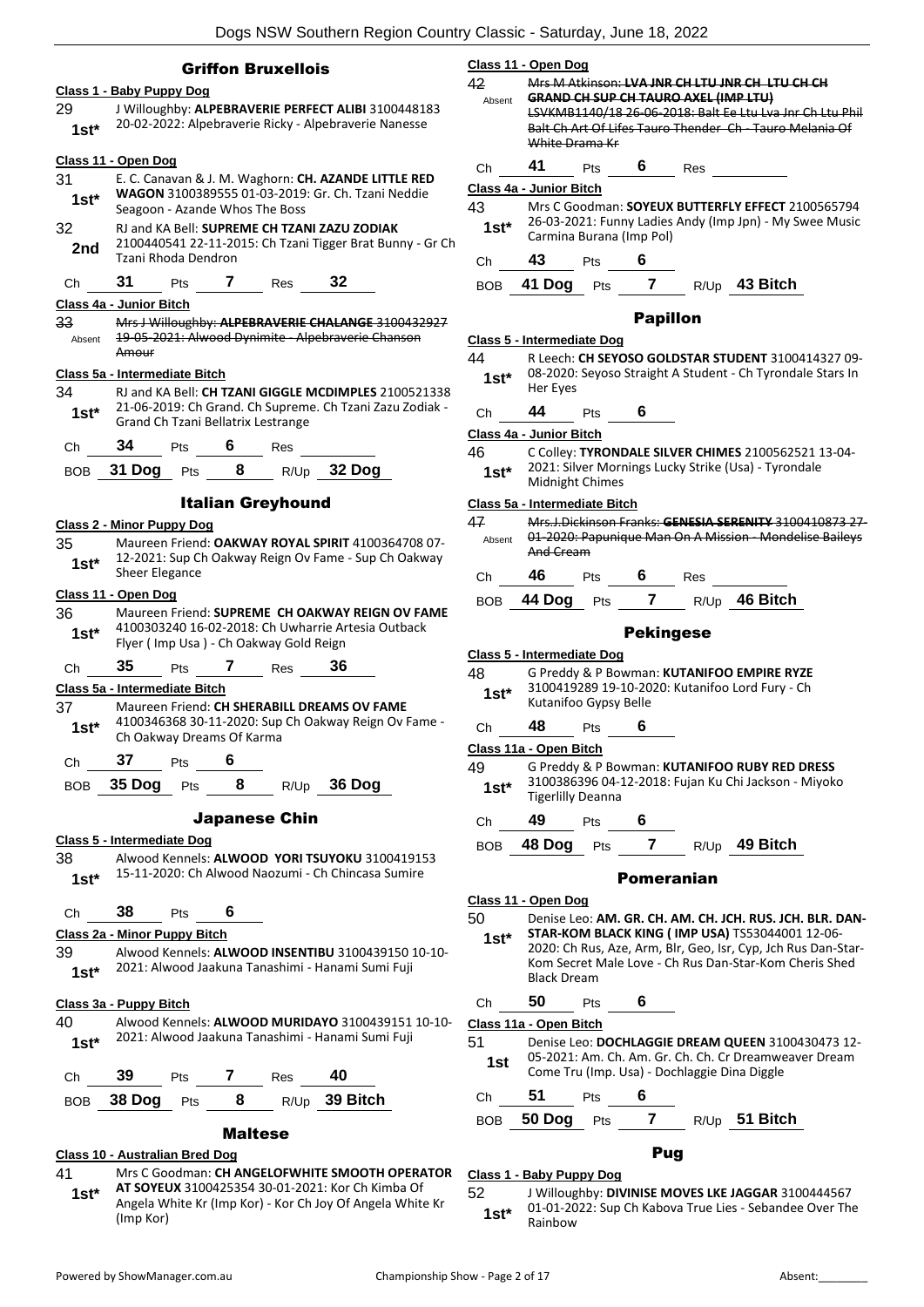| 53<br>$1st^*$          | Class 5 - Intermediate Dog<br>D Cummings: CH MASKERADE GUESS WHO 2100551421<br>21-10-2020: Sup Ch Sweetess Guess I Still Love U -<br>Maskerade The Fame |             |  |  |  |  |  |
|------------------------|---------------------------------------------------------------------------------------------------------------------------------------------------------|-------------|--|--|--|--|--|
|                        |                                                                                                                                                         | Best        |  |  |  |  |  |
|                        | Class 11 - Open Dog                                                                                                                                     | Pts: 25     |  |  |  |  |  |
| 54                     | D Cummings: MASKERADE PAINT IT BLACK 2100546345                                                                                                         |             |  |  |  |  |  |
| $1st*$                 | 26-07-2020: Sweetess Tuxedo (Ai) - Ch Maskerade<br>Malificent                                                                                           | <b>R/Up</b> |  |  |  |  |  |
|                        |                                                                                                                                                         | Pts: 15     |  |  |  |  |  |
| Ch                     | 54<br>53<br>$Pts$ 7<br><b>Res</b>                                                                                                                       |             |  |  |  |  |  |
|                        | Class 3a - Puppy Bitch                                                                                                                                  | Baby        |  |  |  |  |  |
| 55                     | D Cummings: MASKERADE MISS AMERICANA 2100569476                                                                                                         |             |  |  |  |  |  |
| $1st^*$                | 06-07-2021: Ch Maskerade American Gigolo - Sweetess                                                                                                     | Minor       |  |  |  |  |  |
|                        | Guess My Style                                                                                                                                          |             |  |  |  |  |  |
|                        | Class 10a - Australian Bred Bitch                                                                                                                       |             |  |  |  |  |  |
| 56                     | D Cummings: MASKERADE LOVE U LIKE THAT 2100551424                                                                                                       | Puppy       |  |  |  |  |  |
|                        | 21-10-2020: Sup Ch Sweetess Guess I Still Love U -                                                                                                      |             |  |  |  |  |  |
| $1st^*$                | Maskerade The Fame                                                                                                                                      | Junior      |  |  |  |  |  |
|                        |                                                                                                                                                         |             |  |  |  |  |  |
| Ch                     | 56<br>55<br>Pts 7 Res                                                                                                                                   |             |  |  |  |  |  |
| <b>BOB</b>             | R/Up 53 Dog<br>54 Dog Pts<br>- 9                                                                                                                        | Inter       |  |  |  |  |  |
|                        |                                                                                                                                                         |             |  |  |  |  |  |
|                        | <b>Russian Toy (Russkiy Toy) (Smooth Haired)</b>                                                                                                        | Aus Br      |  |  |  |  |  |
|                        | Class 1 - Baby Puppy Dog                                                                                                                                |             |  |  |  |  |  |
| 57                     | Debbie Blakeborough: HEVNLEE OBERON 5100129906 11-                                                                                                      | Open        |  |  |  |  |  |
| Absent                 |                                                                                                                                                         |             |  |  |  |  |  |
|                        |                                                                                                                                                         |             |  |  |  |  |  |
|                        |                                                                                                                                                         |             |  |  |  |  |  |
| <b>Tibetan Spaniel</b> |                                                                                                                                                         |             |  |  |  |  |  |
|                        | <b>Class 10 - Australian Bred Dog</b>                                                                                                                   |             |  |  |  |  |  |
| 59                     | Mrs.M. West: GRAND.CH.ZYNAGI CHANDO CHAMPAGNE                                                                                                           | <b>Best</b> |  |  |  |  |  |
|                        | 2100489901 15-12-2017: Ch. Telavier Reminis - Ch. Zynagi                                                                                                | Pts: 6      |  |  |  |  |  |
|                        | $1st*$<br>Golden Amulat                                                                                                                                 |             |  |  |  |  |  |

BOB-Ch **59 Dog** Pts **6**

# Group 1 - Specials

| Best<br>Pts: 25        | 50   | Pomeranian<br>Denise Leo: Am. Gr. Ch. Am. Ch. JCh. Rus. JCh. Blr. DAN-<br>STAR-KOM BLACK KING (Imp USA) |  |  |  |  |
|------------------------|------|---------------------------------------------------------------------------------------------------------|--|--|--|--|
| <b>R/Up</b><br>Pts: 15 | 8    | <b>Cavalier King Charles Spaniel</b><br>Mrs L Morris: Ch Coloora Ice On Fire                            |  |  |  |  |
| Baby                   | 29   | <b>Griffon Bruxellois</b><br>J Willoughby: Alpebraverie Perfect Alibi                                   |  |  |  |  |
| Minor                  | 39   | Japanese Chin<br>Alwood Kennels: Alwood Insentibu                                                       |  |  |  |  |
| <b>Puppy</b>           | 23   | <b>Chinese Crested Dog</b><br>CHIENON KENNELS: ERTAE ONE HAIRY HALO                                     |  |  |  |  |
| Junior                 | 4    | <b>Cavalier King Charles Spaniel</b><br>K & M Munro: Chevalove Backtodafuture                           |  |  |  |  |
| Inter                  | 53   | Pug<br>D Cummings: CH Maskerade Guess Who                                                               |  |  |  |  |
| Aus Br                 | 6    | <b>Cavalier King Charles Spaniel</b><br>C Letson & S Arthur: CH SUEBEAU COOL DESIGN                     |  |  |  |  |
| Open                   | 50   | Pomeranian<br>Denise Leo: Am. Gr. Ch. Am. Ch. JCh. Rus. JCh. Blr. DAN-<br>STAR-KOM BLACK KING (Imp USA) |  |  |  |  |
|                        |      | <b>Neuter</b>                                                                                           |  |  |  |  |
| Best<br>Pts: 6<br>R/Up | 28 - | <b>Chinese Crested Dog</b><br>Mrs P and Mr G Harding: Guilcroft Just like A Banjo                       |  |  |  |  |

Finish Absent **7**

# Group 2 - Terrier Group

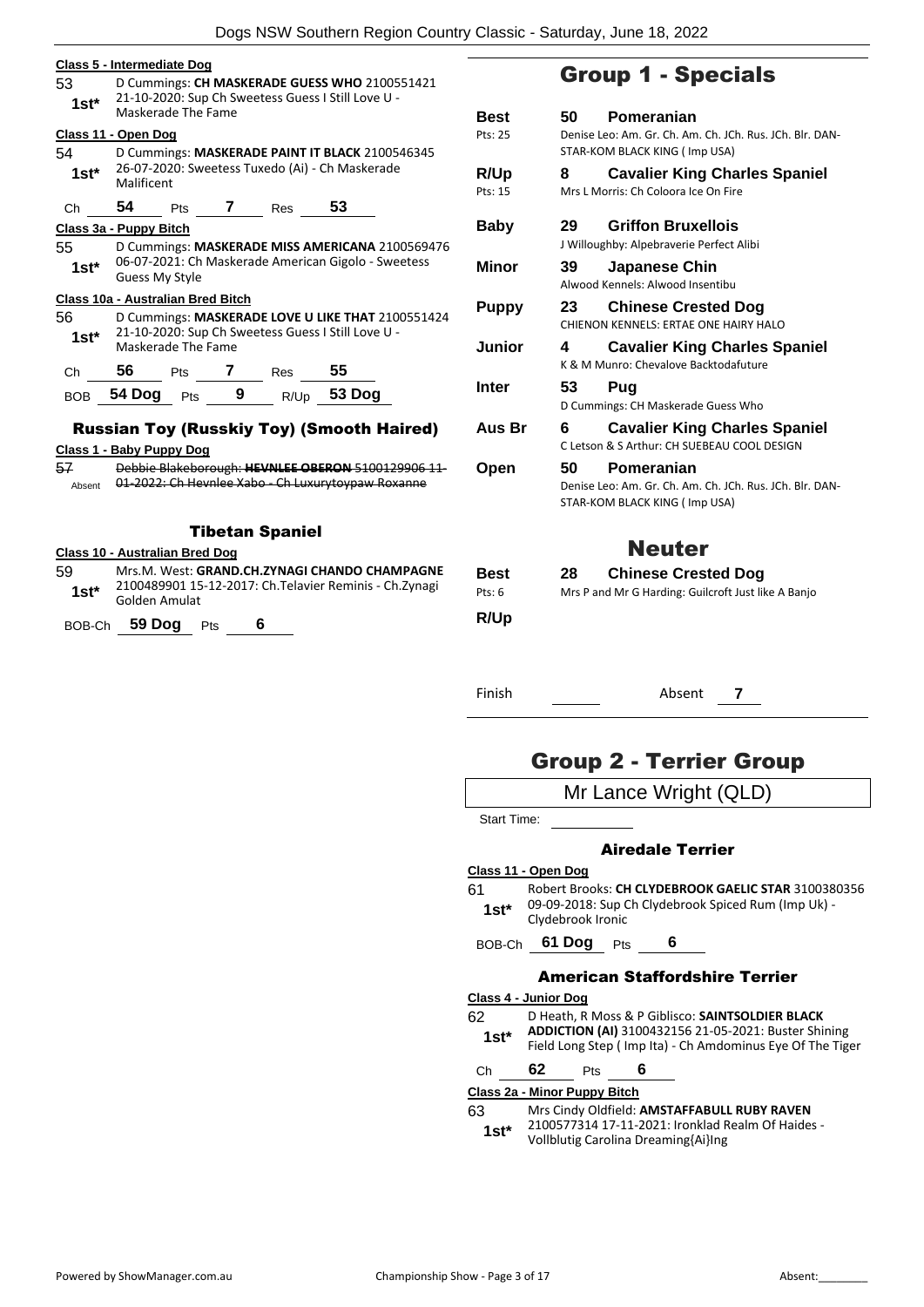## **Class 4a - Junior Bitch**

64 D HEATH & R MOSS: **JAKSONHILLS ROYAL EDITION** 3100423682 09-01-2021: Tremaine Champion Of Rings (Imp Rou) - Am Ch/ Aus Ch Royal Courts Limited Edition (Imp Usa) **1st**

| Ch. | 64             | Pts | <b>Res</b> | 63            |
|-----|----------------|-----|------------|---------------|
|     | BOB 62 Dog Pts |     |            | R/Up 64 Bitch |

# Australian Terrier

# **Class 1a - Baby Puppy Bitch**

65 Mrs V Salter & Mr P Oswald: **PAXTERR ERINS DREAM** 5100130544 29-01-2022: Ch. Mittlesista Smarty Pants - 1st\* 5100130544 29-01-2022: Ch. Mi<br>Cliftop Ginnys Dream At Paxterr

# Border Terrier

|                      | Border Terrier                                                                                           |  |  |  |  |
|----------------------|----------------------------------------------------------------------------------------------------------|--|--|--|--|
|                      | <u> Class 3 - Puppy Dog</u>                                                                              |  |  |  |  |
| 66                   | Mrs P and Mr G Harding: GUILCROFT MESSAGE FROM                                                           |  |  |  |  |
| $1st^*$              | HUBBLE 2100575602 04-11-2021: Grand Ch Guilcroft Early                                                   |  |  |  |  |
|                      | At The Croft - Ch Guilcroft Fifty Shades Of Blue And                                                     |  |  |  |  |
| Chine                | 66<br>Pts 6                                                                                              |  |  |  |  |
|                      | <u> Class 2a - Minor Puppy Bitch</u>                                                                     |  |  |  |  |
| 67.                  | Mrs P and Mr G Harding: GUILCROFT MA BELLE AMIE                                                          |  |  |  |  |
| $1st^*$              | 2100575599 04-11-2021: Grand Ch Guilcroft Early At The<br>Croft - Ch Guilcroft Fifty Shades Of Blue And  |  |  |  |  |
|                      |                                                                                                          |  |  |  |  |
| Christ               | 67<br>6<br><b>Pts</b>                                                                                    |  |  |  |  |
|                      | BOB 67 Bitch Pts 7 R/Up 66 Dog                                                                           |  |  |  |  |
|                      | <b>Bull Terrier</b>                                                                                      |  |  |  |  |
|                      | Class 4 - Junior Dog                                                                                     |  |  |  |  |
| 69 —                 | Lesily Johnston: CORAJOSO KHARBON KOPY 2100558914                                                        |  |  |  |  |
| 1st*                 | 08-02-2021: Stardom Devils Gangstar - Corajoso Advocates                                                 |  |  |  |  |
|                      | Enigma                                                                                                   |  |  |  |  |
| Ch                   | -69<br>6<br><b>Pts</b>                                                                                   |  |  |  |  |
|                      | Class 2a - Minor Puppy Bitch                                                                             |  |  |  |  |
| 70                   | 5 & M Mackintosh: CHEWBACCA MISS ILLUMINATION (AI)                                                       |  |  |  |  |
| Absent               | 2100575861 18-10-2021: Chewbacca Brindle Bandit -                                                        |  |  |  |  |
|                      | Chewbacca Miss Watson                                                                                    |  |  |  |  |
| Ch                   | Pts                                                                                                      |  |  |  |  |
| BOB                  | 69 Dog $Pts$ 6<br>R/Up                                                                                   |  |  |  |  |
| <b>Cairn Terrier</b> |                                                                                                          |  |  |  |  |
|                      | <b>Class 5 - Intermediate Dog</b>                                                                        |  |  |  |  |
| 71                   | Manuela Yager: MANETLAN TOTO 3100410120 12-05-                                                           |  |  |  |  |
| Absent               | 2020: Uk Ch Brenndarcy Tinsoldat Ch Craigend Royal                                                       |  |  |  |  |
|                      | Charlotte                                                                                                |  |  |  |  |
| Ch <sub>ra</sub>     | <b>Pts</b>                                                                                               |  |  |  |  |
|                      | <b>Class 2a - Minor Puppy Bitch</b>                                                                      |  |  |  |  |
| 72                   | Manuela Yager: MANETLAN HRH LILIBETT 3100441441 07-                                                      |  |  |  |  |
| $1st^*$              | 11-2021: Ch Koterana Toa - Ch Manetland Lady Bartum                                                      |  |  |  |  |
|                      |                                                                                                          |  |  |  |  |
|                      | <u>Class 4a - Junior Bitch</u>                                                                           |  |  |  |  |
| 73                   | Manuela Yager: MANETLAN DOROTHY 3100423799 26-12-<br>2020: Ch Koterana Toa - Ch Craigend Royal Charlotte |  |  |  |  |
| 2nd                  |                                                                                                          |  |  |  |  |
| 74                   | NR Curwen: BARRAGAN JILLAROO 2100566736 06-06-                                                           |  |  |  |  |
| $1st^*$              | 2021: Ch Barragan Bold As Brass At Monterrez - Ch                                                        |  |  |  |  |
|                      | Barragan Eves On The Prize                                                                               |  |  |  |  |

| Ch. | 74                             | <b>Pts</b> | - 8 | Res | - 72          |
|-----|--------------------------------|------------|-----|-----|---------------|
|     | BOB 74 Bitch $P_{\text{ts}}$ 8 |            |     |     | R/Up 72 Bitch |

# Fox Terrier (Smooth)

#### **Class 1 - Baby Puppy Dog**

- 75 MR S & MR M & MISS B MILLS: **CLAYCO BONE CRACKER** 9100012762 01-01-2022: Sup.Ch. Am. Gr Ch. Clayco High Mtn Rattlin Bones - Clayco Red Colours Of Fall At High Mtn (Imp Usa) **1st\***
- 76 Mrs A & Mr P Booth & Mrs S & A Evans: **PINNACLE**
- **BROXDEN BOLD REASON** 2100578679 05-01-2022: Sup Ch Pinnacle Me Myself And Eye (Imp Nzl) - Am Ch Hampton Court Broxden Aldermen I've Loved Before (Imp Usa) **2nd**

**Class 4a - Junior Bitch**

- 77 Miss A & Mrs S Evans: **CH PINNACLE AS IF BY MAGIC**
- 2100563806 08-04-2021: Ch Pinnacle He Did It On Purpoise 1st\* 2100563806 08-04-2021: Ch Pinnacle He<br>- Nz Ch Ch Pinnacle Ps Eye Love You (Nzl)

BOB-Ch **77 Bitch** Pts **6**

# Irish Terrier

#### **Class 5 - Intermediate Dog**

- 78 K henderson: **CH. TAWNYOAK MAJOR FORKELLINGTON**
- **(AI)** 2100526989 27-08-2019: Aust Ch Kellington Major General - Aust Ch Merrymac Trade Wind (Imp Swe) **1st\***

#### **Class 10 - Australian Bred Dog**

| 79     | <b>Ruth Elkner: GR CH SHANNAWONNA MAN OF MY DREAMS</b> |
|--------|--------------------------------------------------------|
| Ahsent | 3100351864 02 01 2017: Dk Uch.No Uch.C.I.B Se Uch.     |
|        | Merrymac O'sullivan - Ch Merrymac Trade Wind           |
|        |                                                        |

| Сh | ^ts | n | Res |
|----|-----|---|-----|
|    |     |   |     |

#### **Class 2a - Minor Puppy Bitch**

| 80     | MISS K L Henderson: CEASAIR OF OTAGO (IMP NZ)<br>0064522022 19-10-2021: Tawnyoak Balerion Ofotago - |
|--------|-----------------------------------------------------------------------------------------------------|
| $1st*$ | Ruby Tuesday Of Frensham                                                                            |
|        |                                                                                                     |

```
Ch 80 Pts 6
```

|  | BOB 78 Dog Pts |  |  |  | $R/Up$ 80 Bitch |
|--|----------------|--|--|--|-----------------|
|--|----------------|--|--|--|-----------------|

# Jack Russell Terrier

## **Class 1 - Baby Puppy Dog**

- 81 Mrs R Taylor & Miss B Mills & Ms S Ball: **BRENWICK CALL** 
	- **HIM MY OWN** 2100583443 27-02-2022: Krisbos Nothing But Trouble At Huntley An Ch 19 - Ch Brenwick Wings Of Courage **1st\***

#### **Class 5 - Intermediate Dog**

# **Class 11 - Open Dog**

83 Mr. D Connolly & Mrs M Connolly & Mrs A E Knight & Mr S Mills & Miss B Mills & Mrs R Taylor: **KRISBOS NOTHING BUT** 

**TROUBLE AT HUNTLY (IMP EIRE)** A60147 11-12-2018: Back Pack Di Sutri At Locheil - An Ch, Eire Ch, Cib Krisbo Esmeralda **1st\***

|  | ٦h. |  | ้เร |  | Res<br>__ | 82 |  |
|--|-----|--|-----|--|-----------|----|--|
|--|-----|--|-----|--|-----------|----|--|

**Class 1a - Baby Puppy Bitch**

- 84 MRS E A PENNESI: **ZILIAM IM LADY JOANNA** 2100579997 24-01-2022: Brekmar Johnny Ruffo - Ziliam Hallie **2nd**
- 85 Ms R Menzies: **KINROSE GODDESS OF GRACE** 21005796622 10-01-2022: Ch. Lemosa Prince Harry - Wildenfox Waltzing **1st 10-01**

#### **Class 10a - Australian Bred Bitch**

| 86     | Mr J Mr K Mrs J Scholz: COVEJACK SEASIDE PEPPER             |
|--------|-------------------------------------------------------------|
| Absent | 2100520657 21-05-2019: Irl Ch Ch Krisbos Just Do It Irl Jun |
|        | Ch (Imp Irl) - Grand Ch Covejack Winkipop                   |
| 87     | Ms R Menzies: CH.WILDENFOX WALTZING GRACE                   |
| $1st*$ | 2100548867 27-08-2020: Bekmar Johnny Ruffo - Wildenfox      |
|        | <b>Waltzing Matilda</b>                                     |

Ch **87** Pts **6** Res BOB **83 Dog** Pts **8** R/Up **87 Bitch**

<sup>82</sup> MRS E A PENNESI: **ZILIAM IM LORD KAMION** 2100557015 14-12-2020: Ziliam Snowwizzard - Ziliam Hallie **1st\***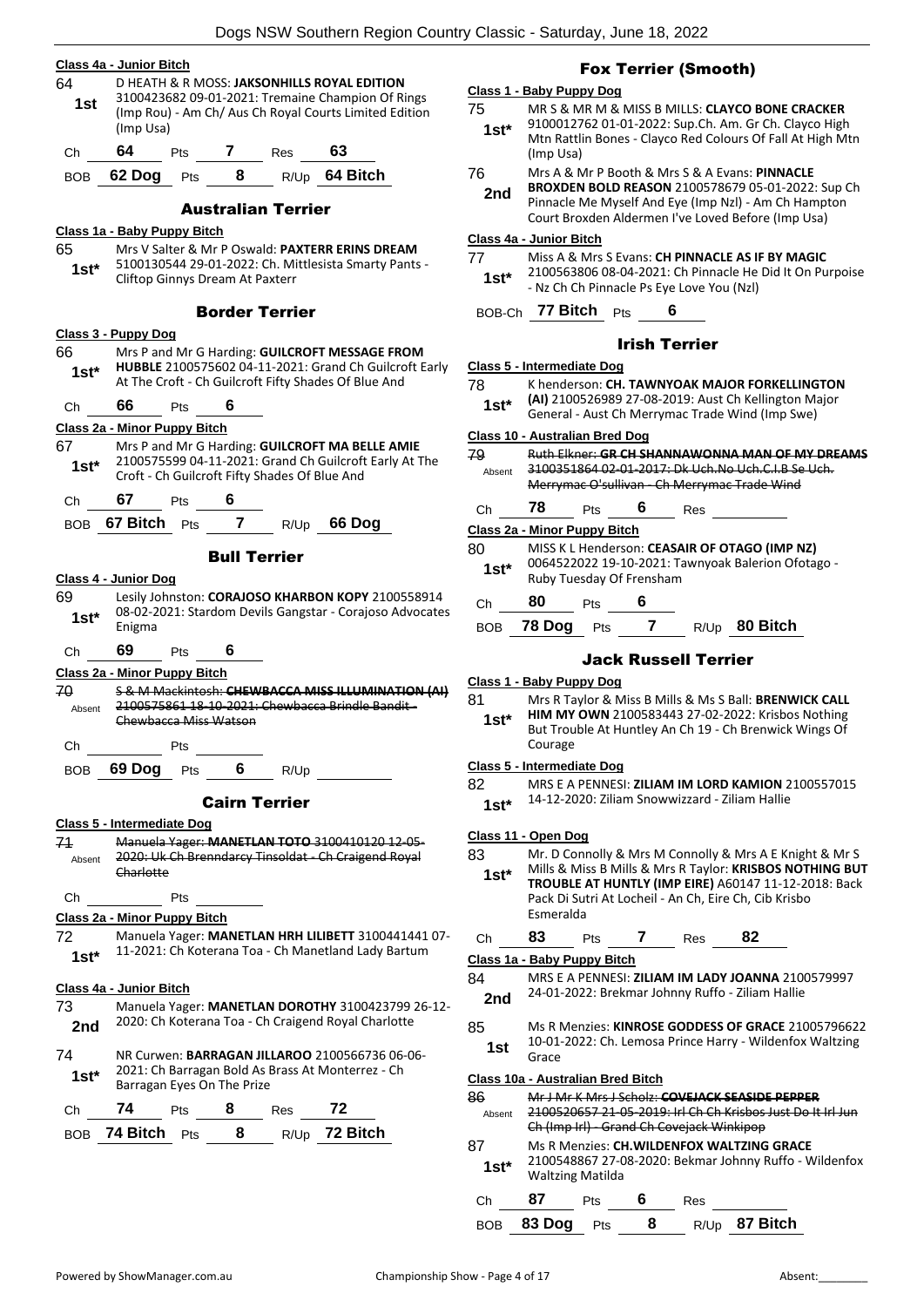# Lakeland Terrier

# **Class 5 - Intermediate Dog**

88 Robert Brooks: **CH UPINAIR THE TROOPER** 2100526226 02- 08-2019: Ch Upinair The Kinslayer - Ch Kauricottage Ytk My Horizon (Imp Nz) **1st\***

BOB-Ch **88 Dog** Pts **6**

### Scottish Terrier

# **Class 1 - Baby Puppy Dog**

91 Nerida Clarke: **OURSCOT BOBBY DAZZLER** 2100582228 04- 03-2022: Rn27808403 - Glosters Tartan Queen **1st**

#### **Class 1a - Baby Puppy Bitch**

92 Nerida Clarke: **OURSCOT WILD CHILD** 2100582229 04-03- 2022: Rn27808403 - Glosters Tartan Queen **1st\***

#### **Class 10a - Australian Bred Bitch**

- 93 Mrs K & Mr M Farrugia & Ms S L Sullivan: **AUST CH SHORTBLAK LIKE A PRAYER** 3100383210 21-10-2018: Ch. Shortblak With A Dash Of Cream - Sup Ch. Shortblak Rebel Heart Absent
- BOB-Ch Pts

#### Staffordshire Bull Terrier

#### **Class 2 - Minor Puppy Dog**

94 Dr D & Mrs F Lowe: **LIKALOT PUNKY BREWSTER** 3100439351 20-10-2021: Aust Ch Likalot The Kingdom - Likalot Wanheda **1st\***

#### **Class 11 - Open Dog**

| 95     | Andrew & Joulyet Lyon: CH LIONSDEN SMOOTH MOVER          |
|--------|----------------------------------------------------------|
| Absent | 3100383716 01-11-2018: Ch. Rockport Ink Master Ai - Sup. |
|        | Ch. Lionsden A Whole Lot Of Rosie                        |
|        |                                                          |

# Ch **94** Pts **6** Res

# **Class 10a - Australian Bred Bitch**

96 Sam Maruca: **BORSTAFF DOLCE VALENTINA** 3100349725 24-11-2016: Ch Stanbury Strike The Stars - Borstaff Hey **1st**\* <sup>24-11-2016: Ch</sup>

# **Class 11a - Open Bitch**

- 97 Dr D & Mrs F Lowe: **AUST SUP CH SEIGHFORD LUNA LOVEDOG** 2100463644 18-11-2016: Aust Ch Stanbury Strike **1st\*** LOVEDOG 2100463644 18-11-2016: Aust Ch Stand<br>The Stars - Aust Gr Ch Seighford Out Of Africa (Ai)
- Ch **97** Pts **7** Res **96**
- BOB **94 Dog** Pts **8** R/Up **97 Bitch**

# **Class 18a - Neuter Bitch**

- 98 Mr S & Mrs J Maruca: **GONOFF THE PERFECT STORM** 2100515875 28-02-2019: Widgee Above The Law - Borstaff Dolce Valentina **1st\***
- BNOB **98 Bitch** Pts **6** R/Up-Res

### Tenterfield Terrier

# **Class 1 - Baby Puppy Dog**

100 wendy moody &Graeme Moody: **GRAWEN IMA SCOUT** 2100580256 13-02-2022: Skalawag Oh Wow Its Mr Brown - Skalawag Blackberry Tart **1st\***

# **Class 4 - Junior Dog**

101 wendy moody &Graeme Moody: **SKALAWAG HOT CHOCOLATE** 3100433402 28-05-2021: Ch Nudimah Mystical Maverick - Chskalawag Oh Wow Shes A Redhead **1st\***

# **Class 10 - Australian Bred Dog**

102 Geoffrey & Cheryl Coyte: **AUST.CH. LACHLANPARK MAN** 

**OH MAN** 2100471558 26-02-2017: Ch. Gumhaven Mozzie - **1st\* CH MAN 2100471558 26-02-4**<br>Ch. Nudimah Glitz N Glamour

# **Class 11 - Open Dog**

- 103 Geoffrey & Cheryl Coyte: **CH. LACHLANPARK MAN ABOUT TOWN** 2100433979 06-08-2015: Ch. Gumhaven Mozzie - 1st\* **10WN** 2100433979 06-08-20<br>Ch. Nudimah Glitz N Glamour
- Ch **102** Pts **8** Res **103**

#### **Class 2a - Minor Puppy Bitch**

104 wendy moody &Graeme Moody: **ORNAC MY SURPRISE** 2100574628 08-10-2021: Ch Skalawag Oh Wow Look At Mr - Ch Ornac Let Rumours Fly **1st\***

#### **Class 3a - Puppy Bitch**

- 105 Geoffrey & Cheryl Coyte: **AUST. CH. LACHLANPARK THIS GIRLS ON FIRE** 2100570168 02-09-2021: Gr. Ch. Skalawag **2nd GIRLS ON FIRE** 2100570168 02-09-2021: GT. CT. Skalawag<br>Oh Wow It'S Mr Brown - Ch. Lachlanpark Brown Eyed Girl 106 Mrs S G Underwood: **ORNAC HANNAH MONTANNA** 2100574627 08-10-2021: Ch Skalawag Oh Wow Look At Me - Ch Ornac Let Rumours Fly **1st\*** Ch **104** Pts **8** Res **106**
	- BOB **104 Bitch** Pts **11** R/Up **102 Dog**

# Group 2 - Specials

| <b>Best</b> | <b>Jack Russell Terrier</b><br>83                                                                                                                   |
|-------------|-----------------------------------------------------------------------------------------------------------------------------------------------------|
| Pts: 25     | Mr. D Connolly & Mrs M Connolly & Mrs A E Knight & Mr S<br>Mills & Miss B Mills & Mrs R Taylor: Krisbos Nothing But<br>Trouble At Huntly (IMP EIRE) |
| R/Up        | <b>Irish Terrier</b><br>78                                                                                                                          |
| Pts: 15     | K henderson: CH. TAWNYOAK MAJOR FORKELLINGTON (AI)                                                                                                  |
| <b>Baby</b> | 75<br><b>Fox Terrier (Smooth)</b>                                                                                                                   |
|             | MR S & MR M & MISS B MILLS: CLAYCO BONE CRACKER                                                                                                     |
| Minor       | <b>Tenterfield Terrier</b><br>104                                                                                                                   |
|             | wendy moody & Graeme Moody: Ornac My Surprise                                                                                                       |
| Puppy       | <b>Border Terrier</b><br>66                                                                                                                         |
|             | Mrs P and Mr G Harding: GUILCROFT MESSAGE FROM<br><b>HUBBLE</b>                                                                                     |
| Junior      | 74<br><b>Cairn Terrier</b>                                                                                                                          |
|             | NR Curwen: Barragan Jillaroo                                                                                                                        |
| Inter       | <b>Irish Terrier</b><br>78                                                                                                                          |
|             | K henderson: CH. TAWNYOAK MAJOR FORKELLINGTON (AI)                                                                                                  |
| Aus Br      | <b>Jack Russell Terrier</b><br>87                                                                                                                   |
|             | Ms R Menzies: CH. Wildenfox Waltzing Grace                                                                                                          |
| Open        | <b>Jack Russell Terrier</b><br>83                                                                                                                   |
|             | Mr. D Connolly & Mrs M Connolly & Mrs A E Knight & Mr S<br>Mills & Miss B Mills & Mrs R Taylor: Krisbos Nothing But                                 |
|             | Trouble At Huntly (IMP EIRE)                                                                                                                        |
|             | <b>Neuter</b>                                                                                                                                       |
| Best        | <b>Staffordshire Bull Terrier</b><br>98                                                                                                             |
| Pts: $6$    | Mr S & Mrs J Maruca: Gonoff The Perfect Storm                                                                                                       |
| R/Up        |                                                                                                                                                     |
|             |                                                                                                                                                     |
| Finish      | Absent<br>6                                                                                                                                         |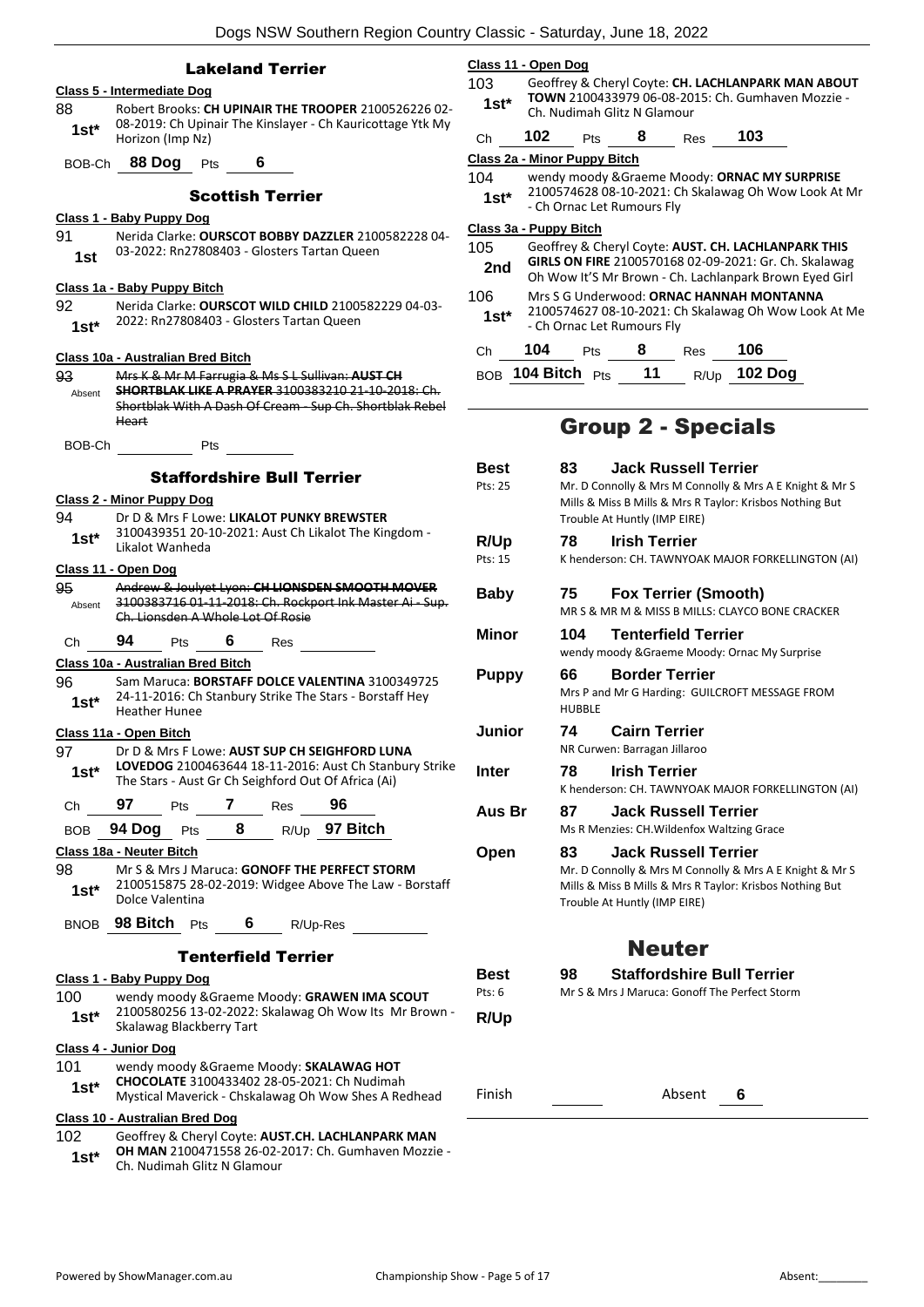# Group 3 - Gundog Group

| uroup ১ - uunaog uroup |                                                                                                                                                       |  |  |
|------------------------|-------------------------------------------------------------------------------------------------------------------------------------------------------|--|--|
|                        | Ms Julia Jones (VIC)                                                                                                                                  |  |  |
| <b>Start Time:</b>     |                                                                                                                                                       |  |  |
|                        | <b>Clumber Spaniel</b>                                                                                                                                |  |  |
|                        | Class 4 - Junior Dog                                                                                                                                  |  |  |
| 107<br>1st*            | Janelle beaumont: CH CAROHN TOTAL GENIUS<br>3100430366 03-05-2021: Evinvenine Nine Genius Tricks -<br>Ch Westobri Pure Dazzle                         |  |  |
|                        | BOB-Ch 107 Dog Pts<br>6                                                                                                                               |  |  |
|                        | <b>Cocker Spaniel</b>                                                                                                                                 |  |  |
|                        | Class 1 - Baby Puppy Dog                                                                                                                              |  |  |
| 108<br>Absent          | Cathy McLennan: KALLEO SOLID ROCK 2100580493 06-02-<br>2022: Mistduke My Main Man (Ai) - Kalleo Hearts N<br><b>Diamonds</b>                           |  |  |
|                        | <b>Class 5 - Intermediate Dog</b>                                                                                                                     |  |  |
| 110<br>2nd             | Royoni Kennels: CH ROYONI DON'T DOUBT ME<br>2100525190 07-07-2019: Ch Royoni R U Watching Me -<br>Royoni Read My Lips                                 |  |  |
| 111<br>1st*            | S Raine & E Glass: BELCROFT WALK ON THE WILD SIDE<br>3100420484 25-11-2020: Belcroft Journey To The Far Side -<br>Sup. Ch. Belcroft Dream A Lil Dream |  |  |
|                        | Class 10 - Australian Bred Dog                                                                                                                        |  |  |
| 112                    | S Raine & E Glass: AUST CH BELCROFT FREE TO FLY                                                                                                       |  |  |
| 1st*                   | 3100399471 10-10-2019: Ch Bifield Fly The Coop To<br>Belcroft - Belcroft Better Believe It                                                            |  |  |
|                        | <u> Class 11 - Open Dog</u>                                                                                                                           |  |  |
| 113                    | D & M BELLAMY: CHAMPION BELCROFT TAKIN' CARE OF                                                                                                       |  |  |
| 1st                    | BUSINESS 3100362408 06-08-2017: Supreme Ch Belcroft<br>One Man Show - Belcroft Mad About Diamonds                                                     |  |  |
| Сh                     | 111<br>113<br>9 Res<br>Pts                                                                                                                            |  |  |
|                        | <u> Class 3a - Puppy Bitch</u>                                                                                                                        |  |  |
| 114                    | Royoni Kennels: ROYONI TIMELESS CLASSIC 2100569653<br>16-07-2021: Ch. Royoni R U The Special One - Uk. Sh. Ch.                                        |  |  |
| $1st^*$                | Classicway Claudia Schifer (Jw) (Imp Uk)                                                                                                              |  |  |
|                        | <u> Class 5a - Intermediate Bitch</u>                                                                                                                 |  |  |
| 115                    | D & M BELLAMY: CHAMPION BELCROFT WALKING IN THE                                                                                                       |  |  |
| 1st                    | RAIN 3100420491 25-11-2020: Belcroft Jurney To The Far<br>Side - Supreme Ch Belcroft Dream A Li'l Dream                                               |  |  |
|                        | Class 11a - Open Bitch                                                                                                                                |  |  |
| 117                    | D & M BELLAMY: CHAMPION BELCROFT BUSINESS AS                                                                                                          |  |  |
| $1st^*$                | <b>USUAL 3100362409 06-08-2017: Supreme Ch Belcroft One</b><br>Man Show - Belcroft Mad About Diamonds                                                 |  |  |
|                        | Ch 117 Pts 8 Res 115                                                                                                                                  |  |  |
|                        | BOB 117 Bitch Pts 12 R/Up 111 Dog                                                                                                                     |  |  |
|                        | <b>English Setter</b>                                                                                                                                 |  |  |
|                        | Class 5 - Intermediate Dog                                                                                                                            |  |  |
| 118                    | Mrs M Heritage: CH. KYBRAARON DENINE DOZER                                                                                                            |  |  |
| $1st^*$                | 2100546429 10-08-2020: Ch Sevenoaks Canadian Spirit<br>(Imp Can) - Nundialla Rebelwithoutacouse                                                       |  |  |
| Ch 118                 | Pts 6                                                                                                                                                 |  |  |
|                        | Class 10a - Australian Bred Bitch                                                                                                                     |  |  |
| 119 —<br>$1st^*$       | Mrs M Heritage: CH KYBRAARON LIMITED EDITION<br>2100479033 23-06-2017: Ch Sevenoaks Canadian Spirit Can<br>- Nundialla Rebel Without A Course         |  |  |
| Ch                     | 119<br>6<br><b>Pts</b>                                                                                                                                |  |  |

#### 123 M J & F L Park: **CANAWINDRA RISE AND SHINE**

3100440102 15-11-2021: Canawindra Over And Over Again 1st\* 3100440102 15-11-2021: Canawin<br>Gr Ch Canawindra Buck N A Half

#### **Class 5a - Intermediate Bitch**

**Class 2a - Minor Puppy Bitch**

- 124 M J & F L Park: **CANAWINDRA HOT STUFF** 3100401397 26-
- 11-2019: Canawindra Ur Kidding Me Ch Canawindra Sweet Georgia Brown **1st\***

| Ch | 124             | <b>Pts</b> |   | Res | 123              |
|----|-----------------|------------|---|-----|------------------|
|    | BOB 122 Dog Pts |            | 9 |     | $R/Up$ 124 Bitch |

#### German Wirehaired Pointer

| Class 11 - Open Dog |  |  |
|---------------------|--|--|
|                     |  |  |

- 125 Mr G R & Mrs E A Lovell: **GRAND CH KORSKOTE FOREIGN EXCHANGE (IID UK)** 2100406663 04-05-2014: Treff V.D **1st\* EXCHANGE (IID UK)** 2100406663 04-05-2014: Treft V.D<br>Dachsweise (Deu) - Germanus Gadhawirra Kalari (Imp Uk)
- Ch **125** Pts **6**

#### **Class 10a - Australian Bred Bitch**

- 126 Mr G R & Mrs E A Lovell: **LOVEWYRE BUBBLE POP ELECTRIC** 3100391842 07-05-2019: Grand Ch Korskote Foreign Exchange - Ch Lovewyre Electric Lullaby **1st\***
- Ch **No Award** Pts

BOB **125 Dog** Pts **7** R/Up

### Golden Retriever

#### **Class 4 - Junior Dog**

- 127 Miss P Denholm: **GILDENGOLD PULLINGTHE WOOLOVER (AI)** 2100560534 11-03-2021: Ronjalee Ragamuffin At
	- 1st **ADDED**<br>Motlaisa Gildengold Spinning Chorus

#### **Class 5 - Intermediate Dog**

- 128 Miss P Denholm: **GILDENGOLD TATTERSALL TARTAN**
	- 2100545834 11-09-2020: Gildengold Yoiks Tallyho (Ai) Gildengold Spinning Chorus (Ai) **1st\***

#### **Class 10 - Australian Bred Dog**

129 P.Denholm: **GILENGOLD DASHINGBRIGANDINE(AI)** 2100489461 24-11-2017: Xanthos Bullet Proof (Uk) Gilengold Leonore Overture Absent

#### **Class 11 - Open Dog**

- 130 Miss P Denholm: **GILDENGOLD YOIKS TALLYHO ( AI)**
	- 2100510610 14-12-2018: Xanthos Bullet Proof (Uk) **1st** <br>**1st 1st 1st 1st** *Naparla All The Evidence (Ai)*

| Ch | 130 | Pts | <b>Res</b> | 127 |
|----|-----|-----|------------|-----|
|    |     |     |            |     |

#### **Class 4a - Junior Bitch**

- 131 A Quigley: **ADORINGGOLD FIREWRX ATDOMPETAN**
	- 2100564781 16-05-2021: Giltedge Ceasar Adoringgold Peak Of The Storm **2nd**
- 133 Miss P Denholm: **GILDENGOLD FLEECING THE TOFFS (AI)**
	- 2100560535 11-03-2021: Ronjalee Ragamuffin At Motlaisa Gildengold Spinning Chorus **1st\***

BOB **119 Bitch** Pts **7** R/Up **118 Dog**

# German Shorthaired Pointer

# **Class 1 - Baby Puppy Dog**

120 M J & F L Park: **CANAWINDRA HIGH FLYER** 3100447627 15- 02-2022: Ch Canawindra Good Times Ahead - Gr Ch Canawindra Storm In A Teacup **1st\***

Grand Ch. Canawindra Rock N And Rollin **1st\*** Ch **122** Pts **7** Res **121**

#### **Class 4 - Junior Dog**

121 M J & F L Park: **CANAWINDRA SKY LINE** 3100431574 09-05-

| - 1    |                                                 |
|--------|-------------------------------------------------|
| $1st*$ | 2021: Ch Canawindra Over And Over Again - Gr Ch |
|        | Canawindra Buck N A Half                        |

#### **Class 11 - Open Dog**

| _______ |                                                     |  |
|---------|-----------------------------------------------------|--|
| 122     | Barbara & Chris Walter: CH CANAWINDRA ROLL THE DICE |  |

3100374565 26-04-2018: Ch. Brysnif I Did It My Way -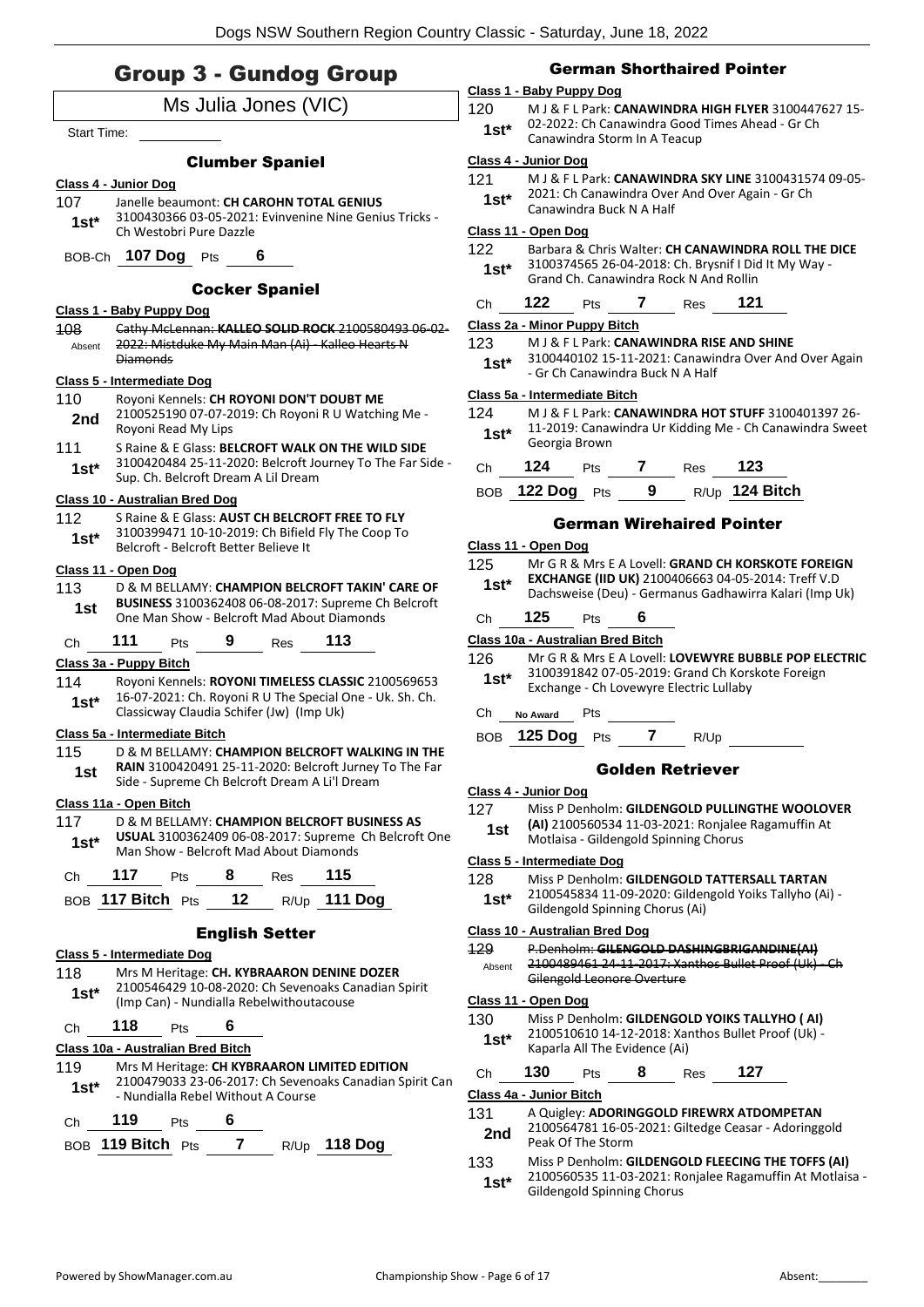- **Class 5a - Intermediate Bitch** 134 E Clark: **NARAGOLD ANGELIS DOMINI** 2100550063 21-09- 2020: Ch Hun Jr Ch Bonett Bride Merchant Traveler - Naragold Madonna Absent **Class 11a - Open Bitch** 135 Ms E Clark: **NARAGOLD ATHENA** 2100501395 29-06-2018: Absent Acacian Game Changer - Naragold Madonna Ch **133** Pts **7** Res **131** BOB **130 Dog** Pts **10** R/Up **133 Bitch** Hungarian Vizsla **Class 2 - Minor Puppy Dog** 136 Janelle Willoughby: **PONSONBY MEGA STAR (AI) IMP NZL** 00146-2022 18-11-2021: Your Choice Mega Pixel (Imp Uk) **1st**\* UUL40-2022 18-11-2021: Your Cribice<br>To Uk - Ponsonby Red Hot N Stunning **Class 10 - Australian Bred Dog** 137 Pauline Rudd: **CH. BUSHGOLD PEELII ADONIS** 3100367815 01-12-2017: Grand Ch Riversby Baisel Banjo Rn Ccd - Ch. Pelerosso Belucille **1st\*** Ch **136** Pts **7** Res **137 Class 1a - Baby Puppy Bitch** 138 Pauline Rudd: **BUSHGOLD DAWNS SOUTHRN AURORA** 3100444116 14-01-2022: Ch. Ekvar Hell Raiser - Ch. Pelerosso Gisella **1st\* Class 5a - Intermediate Bitch** 139 J Willoughby: **EKVAR ARICOCO STATE SECRET** 3100421421
	- 23-11-2020: Nz. Ch. Asterix Hero Of Folkvangr (Imp Nzl) 1st<sup>\*</sup> <sup>23-11-2020: r</sup><br>Ekvar Octavia
	- Ch **139** Pts **6**
	- BOB **139 Bitch** Pts **8** R/Up **136 Dog**

#### Irish Setter

#### **Class 4 - Junior Dog** 140 S Underwood: **ORNAC WIZARDRY IN RED SPOTS** 2100558119 24-12-2020: Itzmagic High Wizard Of Oz (A.I) - Ornac One More In Red Spots **1st\***

# Ch **140** Pts **6**

- **Class 5a - Intermediate Bitch** 141 S Underwood23: **ORNAC KISS MY BRITCHES** 2100556612
- 15-09-2020: Ch Cianroninnis Jolly Paws Aust Ch Ornac One 1st<sup>\*</sup> <sup>15-09-20</sup><br>Last Kiss Ch **141** Pts **6**
- BOB **140 Dog** Pts **7** R/Up **141 Bitch**

#### Labrador Retriever

# **Class 1 - Baby Puppy Dog**

142 Mr G Vernon, Mrs A O'Connor & Miss M Smith: **TERRACAROL POWER OF SONG (AI)** 2100580738 30-01- 2022: Buttonwood Mcintosh - Ch Terracarol Saving Grace **1st\***

#### **Class 10 - Australian Bred Dog**

#### 143 Mrs A Scott: **AUST CH LINDIANT ROYAL DESCENT** 2100500566 26-06-2018: Ch Wynstream Secretary Ov State 1 **st**\* <sup>2100500566</sup> 26-06-2018:

Ch **143** Pts **6**

# **Class 1a - Baby Puppy Bitch**

144 Mrs A Scott & Ms S Scott: **LINDIANT HA HA** 2100581509 26- 02-2022: Ch Lindiant Attorney General - Lindiant Highland **1st**  $\frac{UZ-Z}{Mist}$ 

#### **Class 2a - Minor Puppy Bitch**

145 Miss S Scott: **DRIFTWAY JAZZ DANCER** 2100577729 22-11-

1st\* 2021: Ch Driftway Super Mario - Ch Driftway All That Jazz

### **Class 4a - Junior Bitch**

- 146 Mrs A Scott & Ms S Scott: **LINDIANT BLAIRGOUR** 2100555767 09-01-2021: Gr Ch Lindiant Exceed And Excel -
- 1st<sup>\*</sup> Ch Lindiant Promises Promises
- 147 Ms H L McPherson: **BONNSWAY SUMMER LIGHT**
- 2100564566 20-05-2021: Ch. Aliasa Light My Heart Ch. Bonnsway Endless Smmer Withdrawn

## **Class 5a - Intermediate Bitch**

148 Anne O'Connor and Glen Vernon: **TERRACAROL HARD ROCK GIRL** 2100537542 08-03-2020: Sup Ch Bradorla **Stabble 1st\*** RUCK GIRL 2100537542 08-0<br>Sculpture Of Ice - Lacote Zita

# Ch **148** Pts **9** Res **145** BOB **148 Bitch** Pts **10** R/Up **145 Bitch**

# Pointer

# **Class 1a - Baby Puppy Bitch**

150 Gerald J Munro: **ONPOINT OH MY YOUR LOOKING** 3100447442 28-02-2022: Sup Ch Tyeanbo Take Another Look - Ch Tyeanbo Oh Me Oh My Absent

# Group 3 - Specials

| 125  | <b>German Wirehaired Pointer</b>                                                                                   |
|------|--------------------------------------------------------------------------------------------------------------------|
|      | Mr G R & Mrs E A Lovell: GRAND CH KORSKOTE FOREIGN<br><b>EXCHANGE (IID UK)</b>                                     |
| 148  | <b>Labrador Retriever</b>                                                                                          |
|      | Anne O'Connor and Glen Vernon: Terracarol Hard Rock Girl                                                           |
| 142  | Labrador Retriever                                                                                                 |
|      | Mr G Vernon, Mrs A O'Connor & Miss M Smith: Terracarol<br>Power of Song (AI)                                       |
| 123. | <b>German Shorthaired Pointer</b>                                                                                  |
|      | M J & F L Park: Canawindra Rise And Shine                                                                          |
| 114  | <b>Cocker Spaniel</b>                                                                                              |
|      | Royoni Kennels: ROYONI TIMELESS CLASSIC                                                                            |
| 107  | <b>Clumber Spaniel</b>                                                                                             |
|      | Janelle beaumont: Ch Carohn total genius                                                                           |
| 148  | Labrador Retriever                                                                                                 |
|      | Anne O'Connor and Glen Vernon: Terracarol Hard Rock Girl                                                           |
| 112  | <b>Cocker Spaniel</b>                                                                                              |
|      | S Raine & E Glass: Aust CH Belcroft Free To Fly                                                                    |
| 125  | <b>German Wirehaired Pointer</b><br>Mr G R & Mrs E A Lovell: GRAND CH KORSKOTE FOREIGN<br><b>EXCHANGE (IID UK)</b> |
|      |                                                                                                                    |

Finish Absent **6**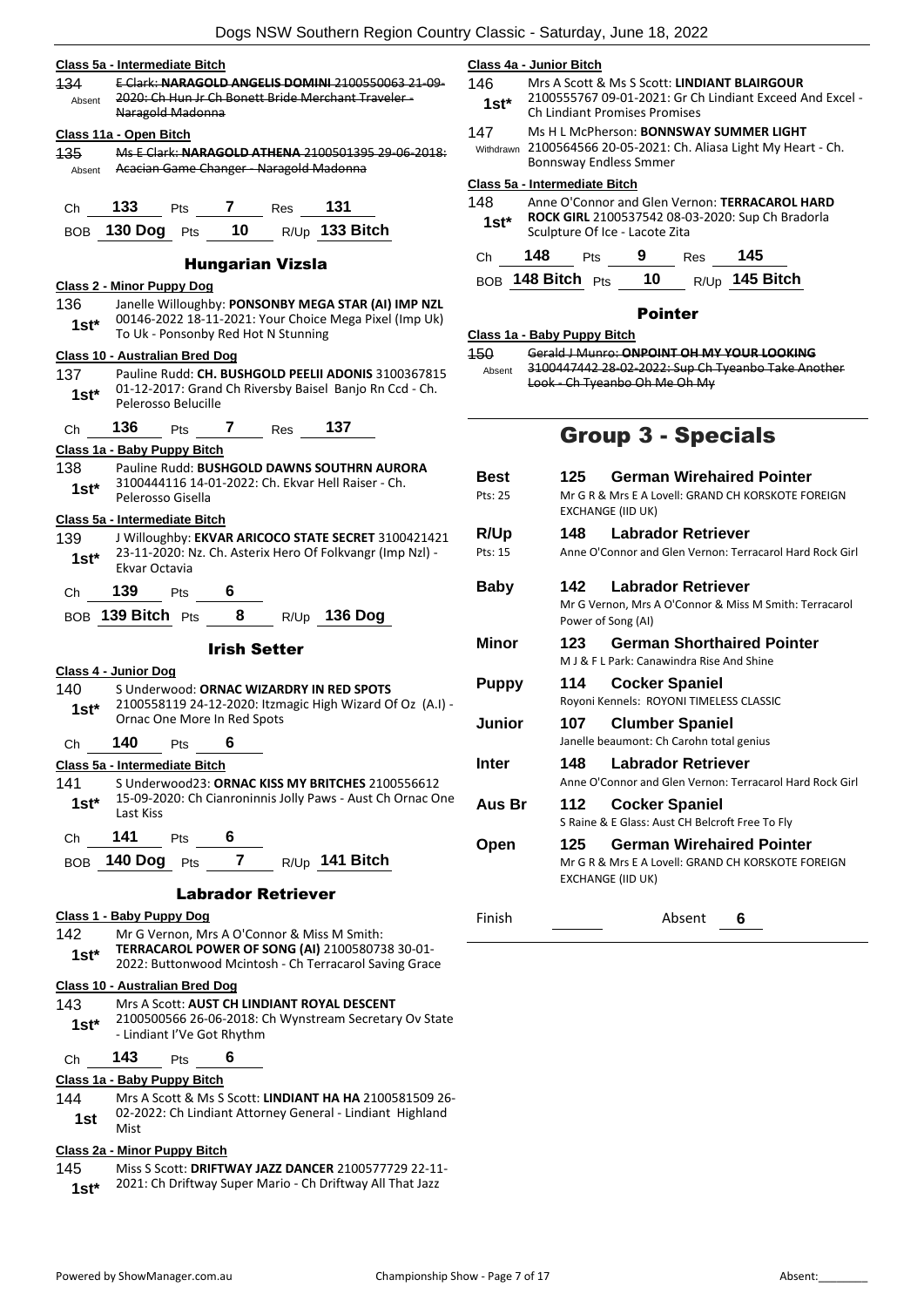# Group 4 - Hound Group

|                    | $\mathbf{r}$<br>$\blacksquare$                                                                                                                                                         |  |
|--------------------|----------------------------------------------------------------------------------------------------------------------------------------------------------------------------------------|--|
|                    | Ms Carol Gunn (QLD)                                                                                                                                                                    |  |
| <b>Start Time:</b> |                                                                                                                                                                                        |  |
|                    | <b>Afghan Hound</b>                                                                                                                                                                    |  |
|                    | Class 5 - Intermediate Dog                                                                                                                                                             |  |
| 153<br>$1st^*$     | Mr L& Mrs H Gibson & Miss M Heritage: KARAKUSH<br>FINNEAS FOGG (AI) 2100548618 05-09-2020: Am.Ch.Am.Gr<br>Ch. Agha Djari's Fifth Dimension Of Sura - Karakush U Know<br>Nothin Jon Sno |  |
| Ch                 | 153<br>Pts 6                                                                                                                                                                           |  |
|                    | Class 1a - Baby Puppy Bitch                                                                                                                                                            |  |
| 155<br>Absent      | M Heritage: SETTERUP SWEET TATA TOT (AI) 2100580967<br>30 01 2022: Am.Ch.Ch Boanne's Valentino (Imp Usa) Ch<br>Karakush U Know Nothin Jon Sno                                          |  |
| 156<br>$1st^*$     | Class 10a - Australian Bred Bitch<br>Miss E Bray: AUST CH TAHKIRA MANHATTEN MOCCHA<br>5100104802 22-02-2018: Ch Tahkira You Should Be So<br>Lucky - Tahkira Strawberry Kisses          |  |
|                    | Class 11a - Open Bitch                                                                                                                                                                 |  |
| 157<br>1st*        | Ms J C Johnson: CH CALAHORRA NTICO LAST WALTZ RN.<br><b>TK.S.</b> 2100523533 07-07-2019: Ch. Calahorra Clark Gable<br>(Ai) - Ch. Alouann Red Hot N'Sassy To Tico (Imp Uk)              |  |
|                    | Ch 156 Pts 7 Res 157                                                                                                                                                                   |  |
|                    | BOB 156 Bitch Pts 8 R/Up 157 Bitch                                                                                                                                                     |  |
|                    | <b>Basset Fauve de Bretagne</b>                                                                                                                                                        |  |
|                    | Class 4 - Junior Dog                                                                                                                                                                   |  |
| 158<br>1st*        | Mr SW & Mrs PA Smith: TRISVEN WHATEV TREV<br>2100556989 27-12-2020: Trisven Storm Chaser - Trisven<br><b>Sweet Treat</b>                                                               |  |
|                    | BOB-Ch 158 Dog Pts<br>$6 \quad -$                                                                                                                                                      |  |
|                    | <b>Beagle</b>                                                                                                                                                                          |  |
|                    | Class 5 - Intermediate Dog                                                                                                                                                             |  |
| $1st^*$            | 159 Andrea Coss: BRIALEY IM SO POSH (AI) 2100554970 08-12-<br>2020: D Uch Ger Ch Int Ch Dynamic Flyer's Posh Teddy - Ch<br>Brialey On And On                                           |  |
| Сh                 | 159<br>6<br>Pts                                                                                                                                                                        |  |
|                    | Class 2a - Minor Puppy Bitch                                                                                                                                                           |  |
| 160  <br>$1st^*$   | Miss L Osmotherly: LANGRIGG LOUISA ALCOTT (A.I)<br>3100439784 23-10-2021: Maple Ridge Northern Lights (Imp<br>Swe) - Ch Langrigg Hot Dam Here I Am (A.I)                               |  |
|                    | Class 5a - Intermediate Bitch                                                                                                                                                          |  |
| 161<br>1st         | Miss L Osmotherly: LANGRIGG LADY OF CARLISLE<br>3100404778 15-01-2020: Langrigg Sparks Will Fly (A.I) - Ch<br>Langrigg Class Above (A.I.)                                              |  |
|                    | Class 10a - Australian Bred Bitch                                                                                                                                                      |  |
| 162<br>Absent      | kevin scholz: CH BRIALEY SHES SO POSH (AI) 2100554975<br>08 12 2020: Dymamic Flyer's Posh Teddy Brialey On And<br>Оn                                                                   |  |
| Ch                 | 161<br><b>7</b> Res <b>160</b><br>Pts                                                                                                                                                  |  |
| BOB.               | R/Up <b>161 Bitch</b><br>159 Dog Pts<br>8                                                                                                                                              |  |
|                    | Borzoi                                                                                                                                                                                 |  |
|                    | Class 4 - Junior Dog                                                                                                                                                                   |  |

# 163 Sarah Hampton: **CH. DORSCA MYSTIC CARNIVAL**

4100350430 31-01-2021: Ch Cordova Ring Master - Ch Russkimir Mystic Shadows **1st\***

BOB-Ch **163 Dog** Pts **6**

# Dachshund Miniature (Long Haired)

#### **Class 5 - Intermediate Dog**

164 Mrs S Taylor: **MITTELDAC SMOOTH CRIMINAL** 2100524390 02-07-2019: Ch Austbritz Tekahasonofjunior - Mitteldac Call **1st**\* 02-07-2019<br>Me Madam

# Ch **164** Pts **6**

#### **Class 4a - Junior Bitch**

165 Mrs S Kelly & Mr J Bower: **CH. NICHOLYEV CHUCKEN A WOBBLY** 2100562728 12-03-2021: Ch. Kyleah Mercury **1st\* WOBBLY** 2100562728 12-03-2021: **1**<br>Rising - Chipal Excess Of Knowledge

# Ch **165** Pts **6**

BOB **164 Dog** Pts **7** R/Up **165 Bitch**

#### **Class 18 - Neuter Dog**

- 166 Mrs Sandra Taylor: **GR CH RN CH DYBO BAILEY OF BRIDLINGTON** 2100399415 06-01-2014: Gr Ch Mitteldac Merlin The Majic Man - Gr Ch Dybo Mt Pretty Madeline **1st\***
- BNOB **166 Dog** Pts **6** R/Up-Res

# Dachshund (Smooth Haired)

#### **Class 10 - Australian Bred Dog**

167 C Baker, J & F Walker: **CH TISCHAMINGO SMOKE N MIRRORS (AI)** 2100489109 25-10-2017: Am Gr Ch Kinderteckel'S Lancelot (Usa) - Sup Ch Tischamingo Tahitian Black (Ai) **1st\***

# Ch **167** Pts **6**

#### **Class 5a - Intermediate Bitch**

168 J and F Walker: **CH TISCHAMINGO NO FREE RIDE (AI)** 2100555941 04-12-2020: Uk Ch Bensarka Phoenix Sun Imp Uk - Ch Tischamingo Join The Joyride (Ai) **1st\***

#### **Class 10a - Australian Bred Bitch**

| 169    |                    | Miss K Stephens: NICHOLYEV MISTRESS OF EVIL       |  |                                           |                  |  |  |  |
|--------|--------------------|---------------------------------------------------|--|-------------------------------------------|------------------|--|--|--|
| Absent |                    | 2100542904 12-06-2020: Ch Dachshaven Trooping The |  |                                           |                  |  |  |  |
|        |                    |                                                   |  | Color Ch Nicholyev Russian Rebellion (Ai) |                  |  |  |  |
| C.h    | 168                | Pts                                               |  | Res                                       |                  |  |  |  |
|        | <b>BOB</b> 167 Dog | <b>Pts</b>                                        |  |                                           | $R/UD$ 168 Bitch |  |  |  |

### Dachshund Miniature (Smooth Haired)

#### **Class 1 - Baby Puppy Dog**

- 170 PM&GA GRANT: **DACLOW YOU ARE MY SUNSHINE**
	- 2100581662 18-02-2022: Dachimmil Good Vibrations Ch **1st**\* 2100581662 18-02-2022: Dachis<br>Daclow Pocket Full Of Sunshine

#### **Class 4 - Junior Dog**

- 171 Rhonda McKenna: **TRUTORI YOUR SO FINE** 2100567153 20-
	- 05-2021: Ch Regaldach Th Dark Knight At Stardayne (Ai) **1st** US-2021: Ch Regaldach Th Dark is<br>Ch Boomhelm Suspicious Minds

# Ch **171** Pts **6**

#### **Class 4a - Junior Bitch**

# 172 Mrs E Braas: **CH. PICOLLO TECKEL HONEY KISS (IMP. RUS)**

RKF6149712 21-01-2021: Picollo Teckel World Is Mine - 1st<sup>\*</sup> RKF6149712 21-01-2021: I<br>Picollo Teckel Ice Ice Baby

# **Class 11a - Open Bitch**

#### 173 Rhonda McKenna: **AUST CH BROMHELM SUSPICIOUS**

**MINDS** 2100504677 30-08-2018: Ch. Stardayne Nothin Butahound Dog - Ch. Stardayne Coat Of Many Colours **1st\***

| €.h    | -172        |        |                    | 173         |  |
|--------|-------------|--------|--------------------|-------------|--|
| $\sim$ | $472$ Ditab | $\sim$ | $\sim$ $\mu$ $\mu$ | $472$ Dital |  |

# BOB **172 Bitch** Pts **8** R/Up **173 Bitch**

# Dachshund (Wire Haired)

#### **Class 1 - Baby Puppy Dog**

#### 174 Dr Leslie A Weston: **CAYUGARIDGE BLACK WATCH AI**

2100581717 07-03-2022: Uk Ch Treis Pinheiros Obi Kenobi **1st**\* 2100581717 07-03-2022: OK Ch<br>Sw (Uk) - Ch Cayugaridge Leahi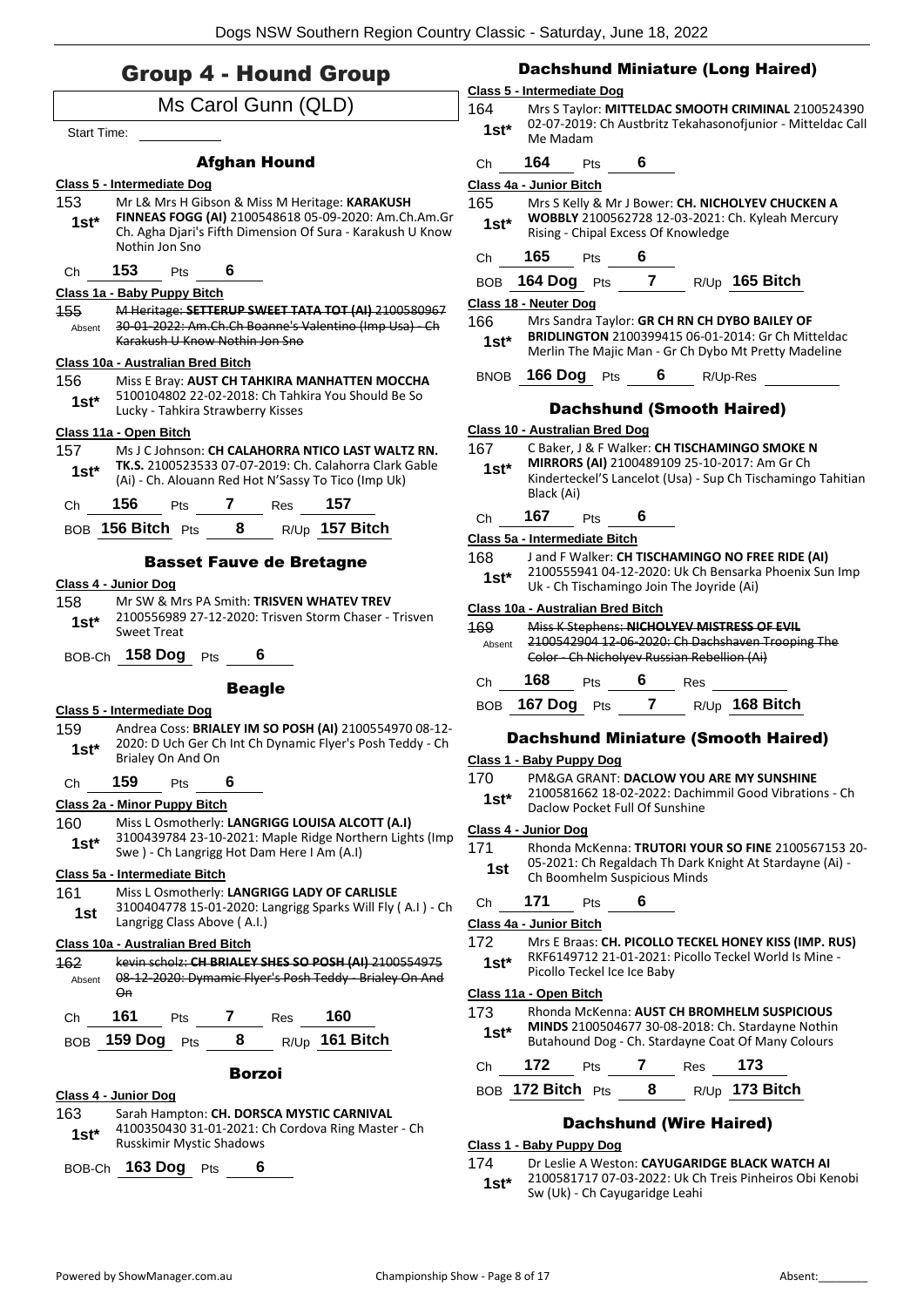#### **Class 2 - Minor Puppy Dog**

175 Andrea Coss: **CH DACHDOTCOM ISADORE W** 7100050335 25-10-2021: Ch Cayugaridge Molokai - Ch Sashnin Wiry Im 1st\* <sup>23-10-2021.</sup> University

#### **Class 10 - Australian Bred Dog**

176 Dr Leslie A Weston: **CH CAYUGARIDGE MOLOKAI** 2100491789 24-01-2018: Ch Boloria's Cincinnati Imp Uk - 1st\* 2100491789 24-01-2018: Ch Boloria<br>Ch Cayugaridge Constant Comment

#### **Class 11 - Open Dog**

177 Dr Leslie A Weston: **CH BOLORIA'S CINCINNATI IMP UK** AT02770503 05-07-2016: Uk Ch Sunsong Whisper A Promise - Boloria's Arabella **1st\***

# Ch **177** Pts **8** Res **176**

# **Class 1a - Baby Puppy Bitch**

- 178 Dr Leslie A Weston: **CAYUGARIDGE BELL OF BORDER AI** 2100581719 07-03-2022: Uk Ch Treis Pinheiros Obi Kenobi
	- **1st** Sw (Uk) Ch Cayugaridge Leahi

#### **Class 3a - Puppy Bitch**

179 Dr Leslie A Weston and Mrs J K Todd: **DACDOTCOM IVY W** 7100050339 25-10-2021: Ch Cayugaridge Molokai - Ch Shasdin I'm Dak Chic **1st\***

#### **Class 5a - Intermediate Bitch**

#### 180 Dr Leslie A Weston: **CAYUGARIDGE VERSACE (AI)**

2100556219 24-11-2020: Uk Ch Zlowfox Av Larhjelm At **1st** 2100556219 24-11-2020: UK Ch Zlow<br>Sunsong (Uk) - Ch Cayugaridge Leahi

| Ch | 180               | <b>Pts</b> |      | Res <b>179</b> |                      |
|----|-------------------|------------|------|----------------|----------------------|
|    | BOB $177$ Dog Pts |            | - 10 |                | R/Up 1 <b>76 Dog</b> |

#### Greyhound

#### **Class 18a - Neuter Bitch**

182 J Ramsay: **NEUT. CH. YOU CAN DANCE SC** KC3455 21-05- Absent 2013: Cosmic Rumble - Sweet Dream Baby

BNOB Pts

## Irish Wolfhound

#### **Class 4 - Junior Dog**

- 183 Aaron Brooker & Rona Moss: **AUST. CH. MACLAOMAINN**
- **DERRYS DREAM** 2100563533 30-03-2021: Sup. Ch. Greycroft In Like Flynn - Grand. Ch. Maclaomainn Autumn Rain **1st\***

#### **Class 5 - Intermediate Dog**

184 Mr R&Mrs M South&Mrs S Gendle: **CH. WULFGAR FLETCH FULL THROTTLE(AI)** 2100536743 30-01-2020: Austonley's Falcon Of Shalico(Uk) - Ch Glenfels Khaleesi (Ai) Absent

#### **Class 11 - Open Dog**

185 Mrs S Munro & Mrs R Moss: **SUPREME CH MACLAOMAINN BY BRYANS LATINO** 2100474889 31-03-2017: Irl Ch Latino Roan Inish Gr Ch Ornumflow Tahnee Lady Absent

### **Class 1a - Baby Puppy Bitch**

186 Rona Moss: **TIROWEN CYNDER (AI)** 5100131326 22-02- 2022: Ch Tirowen Dark Dragon - Dunmadadh Finally Flavia **1st** <br>To Tirowen (Imp Usa)

BOB-Ch **183 Dog** Pts **6** R/Up-Res

# Portuguese Podengo Small (Smooth Haired)

# **Class 4a - Junior Bitch**

- 187 D Hailston: **ALARUR MAKE NO MISTAKE** 4100351635 21- 01-2021: Alarves Keep N Kool Dude - Alarves Heart To  $1$ **st**<sup>\*</sup>  $\frac{01-20}{\text{Heart}}$
- BOB-Ch **187 Bitch** Pts **6**

# Rhodesian Ridgeback

# **Class 1 - Baby Puppy Dog**

- 188 Mr A Barter and Ms L Fletcher: **JUZRIVAL MIND YA** 
	- **BUSINESS** 2100578974 19-12-2021: Gr Ch Ozrhode Ari Mystic Fate Et - Ch Juzrival Eye Kandy (Ai) **1st\***

#### **Class 10 - Australian Bred Dog**

189 Mr A Barter & Ms L Fletcher: **SUP GR CH JUZRIVAL ARKAN UP** 2100439938 27-10-2015: Gr Ch Ozorhde Ari Misic Fate **1st\*** UP 2100439938 27-10-2015: Gr C<br>Et - Ch Ridgesetter How Easy It Is

# Ch **189** Pts **6**

#### **Class 1a - Baby Puppy Bitch**

- 190 Mr A Barter and Ms L Fletcher: **JUZRIVAL MAKING WHOOPIE (AI)** 2100578980 19-12-2021: Gr Ch Ozrhode Ari
- **1st WHOOPIE (AI)** 2100578980 19-12-2021: **19-11** Mystic Fate Et Ch Juzrival Eye Kandy (Ai)

#### **Class 3a - Puppy Bitch**

191 Mr A Barter & Ms L Fletcher: **JUZRIVAL KEEPIN IT REAL** 2100568928 15-07-2021: Ch Ozrhode Californication - Ch Juzrival Amadictive Withdrawn

#### **Class 11a - Open Bitch**

- 192 S Fletcher/ A Barter/ L Fletcher: **CH JUZRIVAL EYE KANDY (AI)** 2100519574 02-05-2019: Ch Lionsbane He'S The Boss -
- **1st\*** (AI) 2100519574 02-05-2019: Ch Lio<br>Grand Ch Ridgesetter How Easy It Is

| Ch. | 92            |    | ≺es |       |
|-----|---------------|----|-----|-------|
|     | - - - -<br>__ | -- |     | - - - |

#### BOB **192 Bitch** Pts **8** R/Up **189 Dog**

# Saluki

# **Class 3 - Puppy Dog**

193 Lavuka: **LAVUKA MARCO POLO AI** 2100577973 20-11-2021: Ch Lavuka Poetic Justice - Elarabie Oasis Qamra ( Ai ) **1st\***

#### **Class 4 - Junior Dog**

194 A Langford: **ALSHIRA PROMETHEUS** 2100558381 26-01- Absent 2021: Mwinda Zephan - Dual Ch [Lc] Alshira Iolanthe (Ai) Et

| Ch | 193 | Pts | 6 | Res |  |
|----|-----|-----|---|-----|--|
|    |     |     |   |     |  |

- 195 Lavuka: **LAVUKA HOCUS POCUS AI** 2100577974 20-11-
- 2021: Ch Lavuka Poetic Justice Elarabie Oasis Qamra ( Ai ) **1st\***

#### **Class 5a - Intermediate Bitch**

- 196 Miss S Hampton & Ms L Dunn: **ULMARAH SAPPHIRE**
- 4100345905 23-11-2020: Irl Jun Ch. Ulmarra Bombay Ch. Itsozi Ulmarra's Jewel **1st\***
- Ch **196** Pts **7** Res **195** BOB **196 Bitch** Pts **8** R/Up **195 Bitch**

#### Whippet

#### **Class 1 - Baby Puppy Dog**

197 B Daines: **DACHLAH I BELIEVE IN MAGIC (AI)** 2100580713 12-01-2022: Sup Ch Lavuka Dancing On My Own - Ch **1st 12-01-2022:** Sup Cri La<br>Dachlah Make Believe

#### **Class 2 - Minor Puppy Dog**

198 Miss S Hampton & Mr S & Mrs D Albert: **GOODWILL IN THE HOT SEAT** 2100576568 01-12-2021: Ch Goodwill Simply

- **2nd EQUI SEAT 2100576566 01-12-202**<br>Soul Ch Goodwill Little Hot Love
- 199 NJ Rule-Steele: **TAEJAAN ROLLING IN THE DEEP**
- 2100575759 15-12-2021: Am Ch Aberdeen Remarkable In Paris(Imp Fin - Aust Ch Taejaan Killer Queen **1st\***

### **Class 10 - Australian Bred Dog**

200 Geoffrey Mark: **CH DACHLAH MR BOJANGLES** 2100534512 14-01-2020: Sup Ch Lavuka Dancing On My Own - Ch Dachlah Make Believe **1st\***

**Class 2a - Minor Puppy Bitch**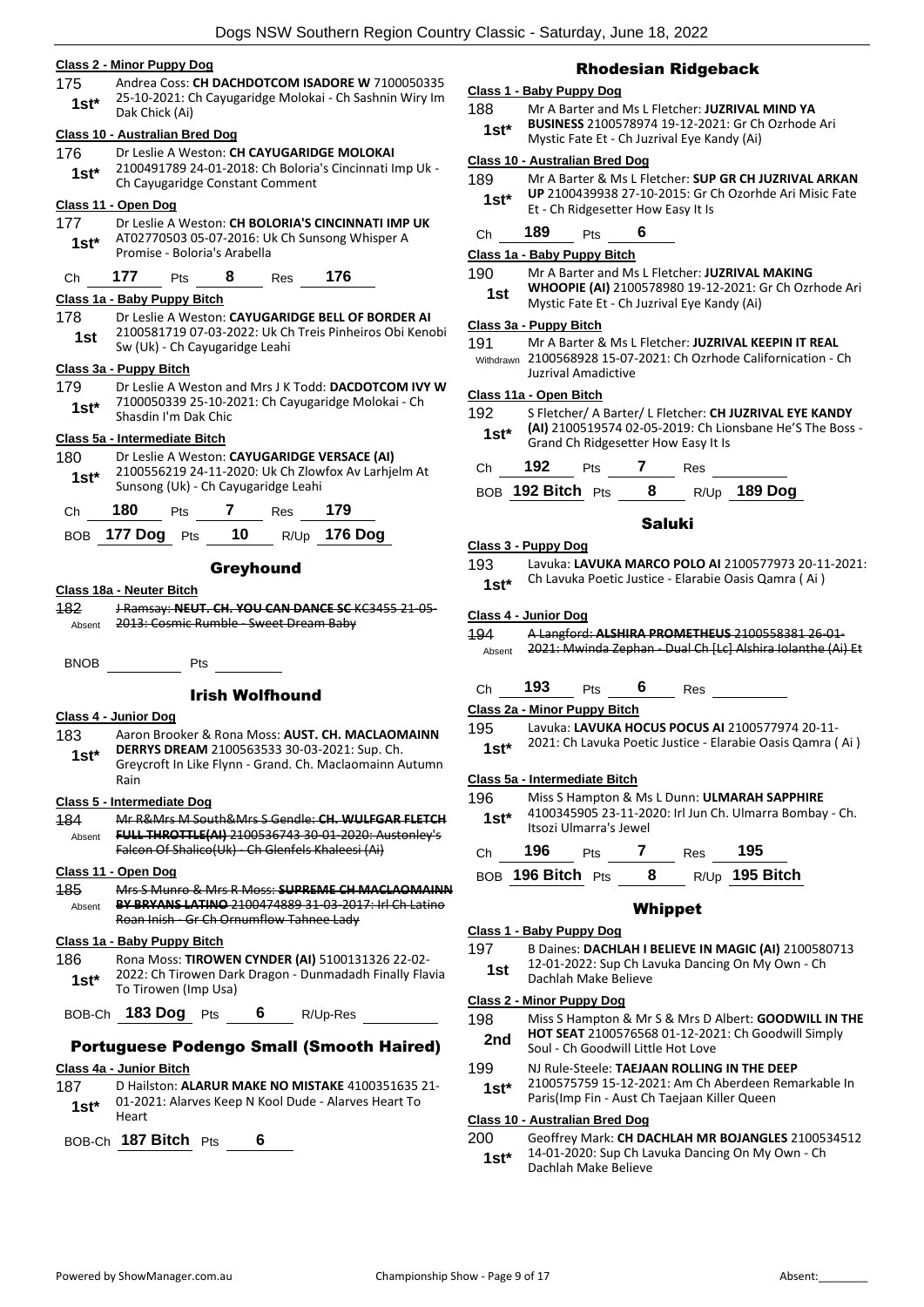|         | Class 11 - Open Dog                                                                                     |
|---------|---------------------------------------------------------------------------------------------------------|
| 201     | Sarah Hampton: CH KALLERA CARIBBEAN STORM                                                               |
| 1st     | 7100039718 15-11-2017: Sup Ch Rushdale Riverman - Ch<br>Kallera Dont Hold Your Breath                   |
| Ch      | 199 Pts 9 Res 201                                                                                       |
|         | Class 1a - Baby Puppy Bitch                                                                             |
| 202     | Miss B Daines: DACHLAH IT'S ONLY MAKE BELIEVE                                                           |
| $1st^*$ | 2100580718 12-01-2022: Sup Ch Lavuka Dancing On My<br>Own - Ch Dachlahmake Believe                      |
| 203     | T. Stephens: ZATINI HEIRESS TO THE THRONE (AI)                                                          |
| Absent  | 2100583478 20-02-2022: Sth Af Ch Jesrae Game Of Thrones<br>(Zaf) - Ch West Chelan Quartz Cat (Imp Bel)  |
|         | Class 5a - Intermediate Bitch                                                                           |
| 205     | T. Stephens: KANATI DARK SIDE OF THE SUN 3100418858                                                     |
| Absent  | 08-10-2020: Ch Suna Regens Rox Sunlight (Imp Nor) - Kanati                                              |
|         | <b>Heart Of A Dragon</b>                                                                                |
|         | Class 11a - Open Bitch                                                                                  |
| 206     | NJ Rule-Steele: AUST CH TAEJAAN KILLER QUEEN                                                            |
| $1st^*$ | 2000909780 27-08-2018: Ch Please Please Me Da Roseira<br>Brava (Imp Prt) - Supch Taejaan Walking On Air |
| 207     | T. Stephens: ARJAI WHOS THE CRIMINAL 6100117675 14-                                                     |
| Absent  | 06-2019: Sup Ch Arjai Like A Criminal - Ch Arjai Simply<br>Criminal                                     |
| Ch      | 206<br>$Pts$ 6<br>Res                                                                                   |
|         | BOB 206 Bitch Pts 10<br>$R/Up$ 199 Dog                                                                  |
|         |                                                                                                         |
|         |                                                                                                         |

# Group 4 - Specials

| Best        | 206          | Whippet                                                   |
|-------------|--------------|-----------------------------------------------------------|
| Pts: 25     |              | NJ Rule-Steele: Aust Ch Taejaan Killer Queen              |
| <b>R/Up</b> | 183.         | <b>Irish Wolfhound</b>                                    |
| Pts: 15     |              | Aaron Brooker & Rona Moss: AUST, CH, Maclaomainn          |
|             | Derrys Dream |                                                           |
|             |              | <b>Dachshund Miniature (Smooth</b>                        |
| Baby        | 170          | Haired)                                                   |
|             |              | PM&GA GRANT: Daclow You Are My Sunshine                   |
| Minor       | 199          | Whippet                                                   |
|             |              | NJ Rule-Steele: Taejaan Rolling In The Deep               |
| Puppy       | 179          | <b>Dachshund (Wire Haired)</b>                            |
|             |              | Dr Leslie A Weston and Mrs J K Todd: Dacdotcom Ivy W      |
| Junior      | 183          | Irish Wolfhound                                           |
|             | Derrys Dream | Aaron Brooker & Rona Moss: AUST, CH, Maclaomainn          |
| Inter       | 180          | Dachshund (Wire Haired)                                   |
|             |              | Dr Leslie A Weston: Cayugaridge Versace (AI)              |
| Aus Br      | 189          | <b>Rhodesian Ridgeback</b>                                |
|             |              | Mr A Barter & Ms L Fletcher: SUP GR CH Juzrival Arkan up  |
| Open        | 206          | Whippet                                                   |
|             |              | NJ Rule-Steele: Aust Ch Taejaan Killer Queen              |
|             |              |                                                           |
|             |              | <b>Neuter</b>                                             |
|             |              | <b>Dachshund Miniature (Long</b>                          |
| Best        | 166          | Haired)                                                   |
| Pts: 6      |              | Mrs Sandra Taylor: GR Ch RN CH Dybo Bailey of Bridlington |
| <b>R/Up</b> |              |                                                           |
|             |              |                                                           |

# Group 5 - Working Dog Group

Ms Carol Gunn (QLD)

Start Time:

# Australian Cattle Dog

#### **Class 5a - Intermediate Bitch**

- 208 Ms K Fisher: **AVONPARK BLUE SKYHAWK** 2100543279 18-
- 03-2020: Ch Avonpark Topgun Adavale Lucilles Classic Style **1st\***

## **Class 10a - Australian Bred Bitch**

209 Ms K Fisher: **AVONPARK COALMINERS DAUGHTER (AI)** 2100498841 04-06-2018: Grand Ch Avonpark Goldminer - Ch Avonpark High Maintenance Absent

BOB-Ch **208 Bitch** Pts **6** R/Up-Res

#### **Class 18a - Neuter Bitch**

- 210 Ms K Fisher: **CH AVONPARK SUDDEN IMPACT** 2100384205 11-04-2013: Amasterpiece Double The Impact - Ch Avonpark Rough Diamond **1st\***
- BNOB **210 Bitch** Pts **6** R/Up-Res

# Australian Shepherd

#### **Class 1 - Baby Puppy Dog**

- 211 Claire Quigley: **ELLAGANT NEW KID ON THE BLOCK**
- 3100447914 22-02-2022: Ellagant Capture The Moment Ellagant Settle Petal **1st\***

### **Class 3 - Puppy Dog**

| 212    | J & A Lamberton: BLUEAMBLE MATCHMAKER 2100577289                             |
|--------|------------------------------------------------------------------------------|
| $1st*$ | 12-10-2021: Blueamble Swipe Right - Sup Ch Blueamble<br>Putyour Red Dress On |

Ch **212** Pts **6**

## **Class 4a - Junior Bitch**

| 213   | J & A Lamberton: BLUEAMBLE THE DEVIL WITHIN          |
|-------|------------------------------------------------------|
| $1e+$ | 2100567424 22-05-2021: Sup. Ch. Blueamble Juzfor The |

Hell Ofit - Blueamble Returntothe Darkside **1st\***

# **Class 11a - Open Bitch**

214 Mr C & Mrs B Ralphs & Mrs A Lamberton: **CH BLUEAMBLE SPEED DATING CCD RN AD JD** 2100517177 07-03-2019: Uk Ch Hearthside Man Of Mystery At Dialynne (Usa) - Sup Ch Blueamble True Loves Kiss **1st\***

| .Ch | 213               | <b>Pts</b> | Res | 214          |
|-----|-------------------|------------|-----|--------------|
|     | BOB 213 Bitch Pts |            |     | R/Up 212 Dog |

# Bearded Collie

|               | Class 2 - Minor Puppy Dog  |                                                                                                                                                                       |
|---------------|----------------------------|-----------------------------------------------------------------------------------------------------------------------------------------------------------------------|
| 215<br>Absent |                            | Mrs M Lincoln & Ms J Lyons: EDINGLEN STARS BENEATH<br>MY FEET 2100575845 02 12 2021: Ch High Jack Ultimate<br>Experience (Imp Swe) - Sup Ch Edinglen Pretty Woman     |
|               | <u>Class 11 - Open Dog</u> |                                                                                                                                                                       |
| 216<br>Absent |                            | Colleen & Richard Stoate: AUST CH MERRYMEAD AQUIA DI<br>GIO (IMP ZAF) ZA012550B15 01 07 2015: Geliland One To<br>Watch (Uk) - Merrymead Koh-I-Noor (Zaf)              |
| 217<br>Absent |                            | Michele Lincoln: SUP CH EDINGLEN SOMEBODY STOP ME<br>2100473751 18-04-2017: Ch High Jack Ultimate Experience<br>(Imp Swe) Sup Ch Edinglen Enchanting (Ai)             |
| Ch            | Pts                        | Res                                                                                                                                                                   |
|               | Class 3a - Puppy Bitch     |                                                                                                                                                                       |
| 218<br>Absent |                            | Mrs M Lincoln & Ms J Lyons: EDINGLEN FOOL ME TWICE<br>2100575882 30 11 2021: Ch Edinglen Im On A Mission Ch<br>Jazabil I Am Here To Sparkle At Edinglen (Ai)(Imp Nzl) |
| Сh            | Pts                        |                                                                                                                                                                       |
| BOB           | Pts                        | R/Up                                                                                                                                                                  |

Finish Absent **11**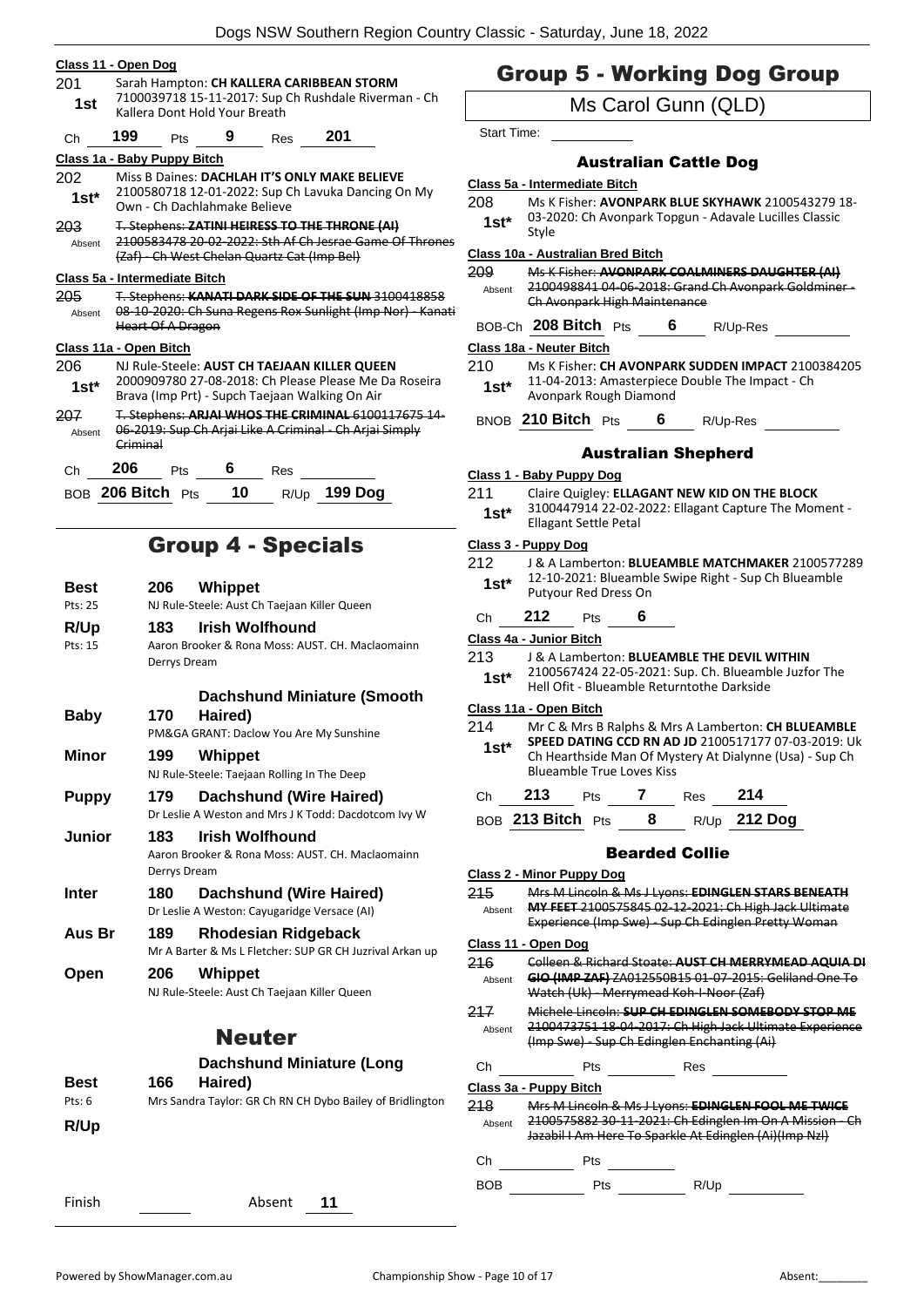# Bergamasco Shepherd Dog Contractor Contractor Contractor Contractor Contractor Contractor Contractor Contractor Contractor Contractor Contractor Contractor Contractor Contractor Contractor Contractor Contractor Contractor

|                                                                      |                                              |                                  |       | pergamasco onepneru vog          |                                                                |
|----------------------------------------------------------------------|----------------------------------------------|----------------------------------|-------|----------------------------------|----------------------------------------------------------------|
|                                                                      | Class 5a - Intermediate Bitch                |                                  |       |                                  |                                                                |
| 219                                                                  |                                              |                                  |       |                                  | Ms R Charters & Mrs D Milthorpe: FLOCKSTAR NERA                |
| Absent                                                               |                                              |                                  |       |                                  | MASKARA 3100401463 03-12-2019: Bejoco Pickle Me Elmo           |
|                                                                      |                                              | - Ch Mungadel Belphoebe          |       |                                  |                                                                |
| BOB-Ch                                                               |                                              | Pts                              |       |                                  |                                                                |
|                                                                      |                                              |                                  |       |                                  |                                                                |
|                                                                      |                                              |                                  |       | <b>Border Collie</b>             |                                                                |
|                                                                      | <u> Class 11 - Open Dog</u>                  |                                  |       |                                  |                                                                |
| 220                                                                  |                                              |                                  |       |                                  | ka & ya williams: KEYONNE ROCKY MTN HIGH 2100529951            |
| $1st^*$                                                              |                                              |                                  |       |                                  | 16-09-2019: Sup Ch Pukawidgee Name Of The Wind - Ch            |
|                                                                      |                                              | Keyonne Mystique Lass            |       |                                  |                                                                |
| Ch                                                                   | 220                                          | <b>Pts</b>                       | $6 -$ |                                  |                                                                |
|                                                                      | Class 5a - Intermediate Bitch                |                                  |       |                                  |                                                                |
| 222                                                                  |                                              |                                  |       |                                  | KA & YA Williams: KEYONNE FIFTY SHADES OF GREY                 |
|                                                                      |                                              |                                  |       |                                  | Withdrawn 2100529955 16-09-2019: Sup Ch Pukawidgee Name Of The |
|                                                                      |                                              | Wind - Ch Keyonne Mystique Lass  |       |                                  |                                                                |
| 223                                                                  |                                              |                                  |       |                                  | Ms R Menzies: GLENBALA ROYAL LEAP OF FUN                       |
| $1st^*$                                                              |                                              |                                  |       |                                  | 2100536460 29-02-2020: Tehya Blaize O Destiny (Ai) -           |
|                                                                      |                                              | Glenbala Keep Me In Your Heart   |       |                                  |                                                                |
|                                                                      | Class 10a - Australian Bred Bitch            |                                  |       |                                  |                                                                |
| 224                                                                  |                                              |                                  |       |                                  | ka & ya williams: KEYONNE THEY CALL THE WIND                   |
| $1st^*$                                                              |                                              |                                  |       |                                  | 2100529953 16-09-2019: Sup Ch Pukawidgee Name Of The           |
|                                                                      |                                              | Wind - Cch Keyonne Mystique Lass |       |                                  |                                                                |
|                                                                      | Class 11a - Open Bitch                       |                                  |       |                                  |                                                                |
| 225                                                                  |                                              |                                  |       |                                  | KA & YA Williams: CH KEYONNE SOMETHING SPECIAL                 |
| Absent                                                               |                                              |                                  |       |                                  | 2100529957 16-09-2019: Sup Ch Pukawidgee Name Of The           |
|                                                                      |                                              |                                  |       | Wind - Ch Keyonne Mystique Lassa |                                                                |
| Ch                                                                   | 223                                          |                                  |       | Pts 8 Res 224                    |                                                                |
|                                                                      |                                              |                                  |       |                                  | BOB 223 Bitch Pts 9 R/Up 220 Dog                               |
|                                                                      |                                              |                                  |       |                                  |                                                                |
| <b>Collie (Rough)</b>                                                |                                              |                                  |       |                                  |                                                                |
|                                                                      | Class 4a - Junior Bitch                      |                                  |       |                                  |                                                                |
| 226                                                                  | Ms Tracy Rosenkranz: CH TRIBLU MORNING LIGHT |                                  |       |                                  |                                                                |
| 2100557479 01-02-2021: Ch Triblu Up In Flames - Ch Triblu<br>$1st^*$ |                                              |                                  |       |                                  |                                                                |
| <b>Ring Side Romance</b>                                             |                                              |                                  |       |                                  |                                                                |
| BOB-Ch 226 Bitch Pts 6                                               |                                              |                                  |       |                                  |                                                                |
|                                                                      | <b>Finnish Lapphund</b>                      |                                  |       |                                  |                                                                |
|                                                                      |                                              |                                  |       |                                  |                                                                |

#### **Class 2 - Minor Puppy Dog**

227 Liam Murdock: **HUEZE NORTHERN STAR** 3100440917 23- 11-2021: Cib Sup Ch Taigakoira Tahtien Valo Ai - Ch Jarfa'S **1st 11-2021:** CID Sup CIT Talgarolian<br>Shining Star At Hueze (Imp Fin)

### **Class 4 - Junior Dog**

- 228 Ms C. Erwin: **SETAREH DREAM BELIEVER (AI)** 9100012578 10-05-2021: Eisenfest Flynn Rider - Ch Lempo Avenging
- 1st<sup>\*</sup> <sup>10-05-2021: E</sup><br>Rogue Ccd Ra

## **Class 10 - Australian Bred Dog**

Are Forever Ad Jd Spd Wpd

229 Mrs B & Mr C Ralphs: **CH POLARPAWS BLACK DIAMOND CCD RN AD JD** 3100390051 04-04-2019: Cib Ee Ch. Fin Ch. Se Ch. Lapinpeikon Häntä Heikki - Ch Caleebra Diamonds **1st\***

# BOB-Ch **228 Dog** Pts **8** R/Up-Res **229 Dog**

# German Shepherd Dog

- **Class 11 - Open Dog**
- 231 Kim Pollack: **CH SUNDANEKA XERXES 'A' 'Z'** 2100513262 17-01-2019: Ch. Vablo Vom Osterberger-Land Ger. Ad. Ger. **15t** 17-01-2019: Ch. Vablo Vom Osterberger-Lan<br>Bh. Ip03. (Imp Deu) - Sundaneka Wizzy Woo

# Ch **231** Pts **6**

# **Class 4a - Junior Bitch**

233 Mr M & Mrs J Hannah: **BABANGA CHARLOTTE MASON** 2100558812 26-02-2021: Ypsilon Di Casa Capetians (Imp Deu) - Fremont Mystique At Babanga **1st\***

# **Class 5a - Intermediate Bitch**

- 234 G & K Hall: **ROXAMBURG JALAPENO (AI) AZ** 7100046177 16-04-2020: Rico Von Der Kleinen Birke (Imp Deu) - Ch 1st<sup>\*</sup> 10-04-2020. NICO VOIT DE
- 235 RL Ralphs: **CH ALLENDELL TOUCH OF CLASS** 2100543254 29-06-2020: Hausillevon Gandy - Ch Allendell Leather N<br>Lace Lace **2nd**

# **Class 11a - Open Bitch**

236 V J Bland: **\*CONKASHA VA VA VOOM 'AZ'** 2100471377 20- 03-2017: Asterhund Ozzie Anzac 'A'z' - Conkasha Dakota **1st**  $\frac{03-2017}{\text{Star } 'A'z'}$ 

| Ch. | $234$ Pts            | - 9 | Res | - 235            |
|-----|----------------------|-----|-----|------------------|
|     | BOB 234 Bitch Pts 10 |     |     | $R/Up$ 235 Bitch |

# German Shepherd Dog (Long Stock Coat)

# **Class 2 - Minor Puppy Dog**

237 M & J Hannah: **BABANGA ENCORE PLEASE** 2100573366 12- 1st\* 10-2021: Ch Babanga Mr Anderson - Babanga Susie

#### **Class 5 - Intermediate Dog**

- 238 Adrian Button: **CH TEAMKUMA PURPLERAIN** 2100543972 19-07-2020: Gr Ch Hillmagic Purple Rain - Ch Sundaneka **1st**\* 19-07-2020:<br>Black Velvet
- 239 V J Bland: **ZABENZAH THE LEGACY AZ** 2100536866 16-03- 2020: Conkasha New Direction Az - Conkasha Va Va Voom Az Absent

#### **Class 1a - Baby Puppy Bitch**

- 240 Rebecca Bentley: **ROXAMBURG REAPER** 7100050860 17- 01-2022: Wulkano-Uno Von Schnitzerteam (Imp Hun) - Ch **1st**\* UI-2022: Wulkano-Uno
- 241 VJ Bland & A Doyle: **CASTASTAR SOPHIA** 4100368706 02- 03-2022: Uk Ch Conbhairean Freddie Ipo 2 - Castastar **2nd** U<sub>2</sub>-2022:
- BOB-Ch **238 Dog** Pts **7** R/Up-Res **237 Dog**

#### Shetland Sheepdog

#### **Class 2 - Minor Puppy Dog**

- 243 Sharndah Knls: **SHARNDAH GAME CHANGER** 2100572675
- 25-09-2021: Ch Gavend C My Illusion Ch Mackland Wings Ov Change (Imp Zaf) Absent

# **Class 4 - Junior Dog**

- 244 Nicole Pearson: **HARTLY BIG BANG** 2100560217 06-03-
- 1st\* 2021: Ch Lyndream Imperial Moet Ch Hartly How Devine

#### **Class 10 - Australian Bred Dog**

- 245 Mr M & Mrs J Hannah: **HARTLY HOW WE ROLL** 2100471249 25-02-2017: Ch Hartly How About Me - Ch Hartly Constant **2nd** <sup>25-02-201</sup><br>Comment
- 246 T Walters: **SUP CH SHELDOW CHARLIE BROWN**
	- 5100086259 15-01-2015: Saf Grand Ch. Aust Ch Sharndah Encore Encore - Sharndah Shes Glamorous **1st\***

| <b>DAC</b> | τs | 85. | 9 A A |
|------------|----|-----|-------|
|            |    |     |       |

#### **Class 2a - Minor Puppy Bitch**

247 Nicole Pearson: **HARTLY KEEPERS DIAMOND** 2100577441 16-12-2021: A.Ch.Hartly Keep Commenting - Ch Hartly 1st<sup>\*</sup> <sup>10-12-2021:</sup>

#### **Class 5a - Intermediate Bitch**

- 248 Sharndah Kennels: **SHARNDAH IF ONLY TWALLS TALKED**
- 2100550889 12-11-2020: Tisman Tayla Ina Tux Ifonly Intoxicating Absent

#### **Class 11a - Open Bitch**

249 N PEARSON: **HARTLY KEEP ON SHINING** 2100520843 11-06- 2019: Ch Hartly Keep Commenting - Supch Hartly Shine On **1st**<sup>\*</sup>  $\frac{201}{Me}$ 

| Ch | 249             | <b>Pts</b> |    | Res | - 247               |
|----|-----------------|------------|----|-----|---------------------|
|    | BOB 246 Dog Pts |            | 10 |     | R/Up <b>244 Dog</b> |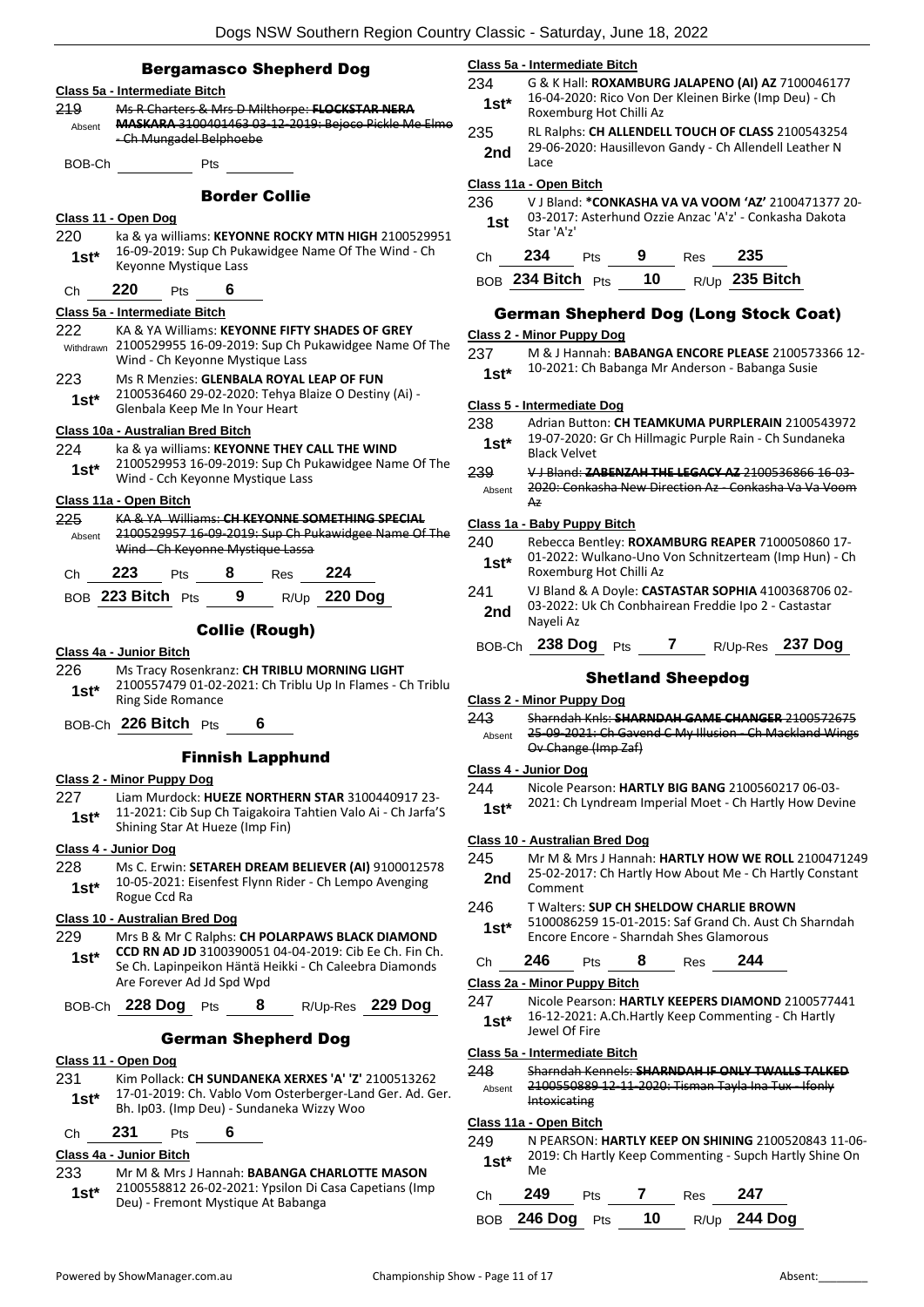|               | <b>Welsh Corgi (Cardigan)</b>                                                                                         |           |
|---------------|-----------------------------------------------------------------------------------------------------------------------|-----------|
|               | Class 10 - Australian Bred Dog                                                                                        |           |
| 252           | Mr L & Mrs D Milthorpe: SOUVIGNY SOLO (AI) 2100553978                                                                 | Bе        |
| 1st*          | 26-11-2020: Kingsbury Just A Little Hocus Pocus - Ch<br>Souvigny Sindi (Ai)                                           | Pts:      |
|               | Class 11 - Open Dog                                                                                                   | R/l       |
| 253           | Mr L & Mrs D Milthorpe: LLANDWYN I KONA KII (AI)                                                                      | Pts:      |
| Absent        | 2100529977 21-10-2019: Amchgrch Banyan Gandalfthegray<br>Okeka Imp Usa) - Ch Kelprin Someone Like You                 | Ва        |
| Сh            | 252<br>6.<br><b>Pts</b><br>Res                                                                                        |           |
|               | <u> Class 1a - Baby Puppy Bitch</u>                                                                                   | Mil       |
| 254<br>$1st*$ | Bethwyn Kennels: BETHWYN SILVER SPARKLE 3100443482<br>27-12-2021: Bethwyn Bounty Hunter - Ch Bethwyn Silver<br>Sequel | Pu        |
|               | Class 3a - Puppy Bitch                                                                                                | Ju        |
| 255           | Mr L & Mrs D Milthorpe: LLONDEE DANCE THE TIDE (AI)<br>2100567843 14-07-2021: Nz Ch Badagri Dance To The Beat         |           |
| $1st^*$       | - Aus Ch Kelprin Someone Like You<br>Class 5a - Intermediate Bitch                                                    | Int       |
| 256           | Bethwyn Kennels: BETHWYN SILVER BELLS 3100422519 15-                                                                  | Au        |
| $1st*$        | 12-2020: Gr Ch Afonwen Luvs Two Win - Ch Bethwyn Silver<br>Sequel                                                     |           |
| Сh            | 256<br>$\mathbf{7}$<br>255<br>Pts<br><b>Res</b>                                                                       | Оp        |
| BOB           | R/Up 256 Bitch<br>252 Dog Pts<br>- 8                                                                                  |           |
|               |                                                                                                                       |           |
|               | <b>Welsh Corgi (Pembroke)</b>                                                                                         |           |
|               | Class 3a - Puppy Bitch                                                                                                |           |
| 257           | Renay Grace: BEGRAYCED BANDITS REMINISCENCE                                                                           |           |
| $1st*$        | 2100572130 20-07-2021: Ch Pemvale Great Expectations -<br>Ch Becassmic Amore For Begrayced                            | R/l       |
|               | Class 4a - Junior Bitch                                                                                               |           |
| 258           | Miss S & Mr G. Chick: SAMIHA THE FAIRYS WISH                                                                          |           |
| 1st*          | 3100423069 03-01-2021: Ch. Dawco Stagecoach Thief At<br>Aziah (Ai) - Ch. Samiha Friday On My Mind                     | Fin       |
|               | Class 5a - Intermediate Bitch                                                                                         |           |
| 259           | Renay Grace: CH BECASSMIC AMORE FOR BEGRAYCED                                                                         |           |
| $1st*$        | 4100333400 14-02-2020: Ch Anwyl Leave Thlast Dance<br>Forme - Ch Becassmic Girls Got Rhythm                           |           |
|               | BOB-Ch 259 Bitch Pts<br>R/Up-Res 257 Bitch<br>8                                                                       |           |
|               | <u>Class 18 - Neuter Dog</u>                                                                                          |           |
| 260           | Renay Grace: CH BECASSMIC DOCTOR LOVE AT                                                                              |           |
| $1st*$        | BEGRAYCED 4100333401 14-02-2020: Ch Anwyl Leave                                                                       |           |
|               | Thlast Dance Forme - Ch Becassmic Girls Got Rhythm                                                                    | Clas:     |
| <b>BNOB</b>   | 260 Dog Pts 6 R/Up-Res                                                                                                | 262       |
|               | <b>White Swiss Shepherd Dog</b>                                                                                       |           |
|               |                                                                                                                       | <b>BN</b> |
| 261           | Class 1a - Baby Puppy Bitch<br>Ms Rhiannon Stockdale: SAFFIORAIRE SEROMONT                                            |           |
|               | <b>MONTROSE</b> 3100446149 27-01-2022: Saffioraire                                                                    |           |
| $1st*$        | Rantanplan - Saffioraire Serendipity                                                                                  | Clas:     |
|               |                                                                                                                       | 264       |
|               |                                                                                                                       |           |
|               |                                                                                                                       |           |
|               |                                                                                                                       | Clas:     |

# Group 5 - Specials

| Best<br>Pts: 25 | 246 | <b>Shetland Sheepdog</b><br>T Walters: SUP CH SHELDOW CHARLIF BROWN                 |
|-----------------|-----|-------------------------------------------------------------------------------------|
| R/Up<br>Pts: 15 | 234 | German Shepherd Dog<br>G & K Hall: Roxamburg Jalapeno (AI) AZ                       |
| Baby            | 211 | <b>Australian Shepherd</b><br>Claire Quigley: Ellagant new kid on the block         |
| Minor           | 247 | <b>Shetland Sheepdog</b><br>Nicole Pearson: Hartly Keepers Diamond                  |
| Puppy           | 212 | <b>Australian Shepherd</b><br>1& A Lamberton: Blueamble Matchmaker                  |
| Junior          | 213 | <b>Australian Shepherd</b><br>J & A Lamberton: Blueamble The Devil Within           |
| Inter           | 234 | German Shepherd Dog<br>G & K Hall: Roxamburg Jalapeno (AI) AZ                       |
| Aus Br          | 246 | <b>Shetland Sheepdog</b><br>T Walters: SUP CH SHELDOW CHARLIF BROWN                 |
| Open            | 249 | <b>Shetland Sheepdog</b><br>N PEARSON: HARTIY KEEP ON SHINING                       |
|                 |     | <b>Neuter</b>                                                                       |
| Best<br>Pts: 7  | 260 | <b>Welsh Corgi (Pembroke)</b><br>Renay Grace: Ch Becassmic Doctor Love At Begrayced |
| R/Up            | 210 | <b>Australian Cattle Dog</b><br>Ms K Fisher: Ch Avonpark Sudden Impact              |

Finish Absent **11**

# Group 6 - Utility Group

Mr Lance Wright (QLD)

art Time:

# Akita

# **Class 18a - Neuter Bitch**

- 262 CHIENON KENNELS: **NEUT CH SHOKUMA IDOL GOSSIP** 5100095052 18-07-2016: Ch Shokuma The Writing Onthe
- **st**\* 5100095052 18-07-2016: Ch Shoku<br>Wall Ch Ruthdales Australian Idol
- BNOB **262 Bitch** Pts **6**

#### Boxer

#### **Class 4 - Junior Dog** 264 M & J Carey: **CH. BOCSAVIL WICKED WIZARD** 2100562693 08-04-2021: Ch. Boxcrest Bold As Brass - Ch. Bocsavil Quite Alluring **1st\***

#### **Class 11 - Open Dog**

265 Mr DW Halliday: **AUST CH BOXBERRY REAL GONE KID (AI)** 2100476408 10-05-2017: Dutch Jnr Ch Abythorn Dijon (Imp **1st**  $\frac{21004}{1004}$  and  $\frac{10-03}{201}$ . Dutch Jnr Ch Abythorn Die Uk) - Aust Ch & Neut Ch Boxberry When I Grow Up

|                      | on, hast on a neat on boxberry milen i orom c |          |
|----------------------|-----------------------------------------------|----------|
| $\sim$ $\sim$ $\sim$ |                                               | $\cdots$ |

| ٠'n | 264 | Pts | Res | 265 |
|-----|-----|-----|-----|-----|
|     |     |     |     |     |

**Class 1a - Baby Puppy Bitch**

#### 266 Mr DW Halliday: **BOXBERRY HOT SUMMER NIGHTS**

2100581739 01-03-2022: Sat 'Elit Box Xckeptional (Imp Blr) **1st**\* 2100581739 01-03-2022: Sat 'Elit Boxberry Hot Chickie Babe

#### **Class 2a - Minor Puppy Bitch**

267 Mr DW Halliday: **BOXBERRY THIS IS NOT YOUR ROOM** 2100576011 02-11-2021: Aust Ch Boxberry Cut The Mustard (Ai) - Aust Ch Boxberry Dont Eat The Car **1st\***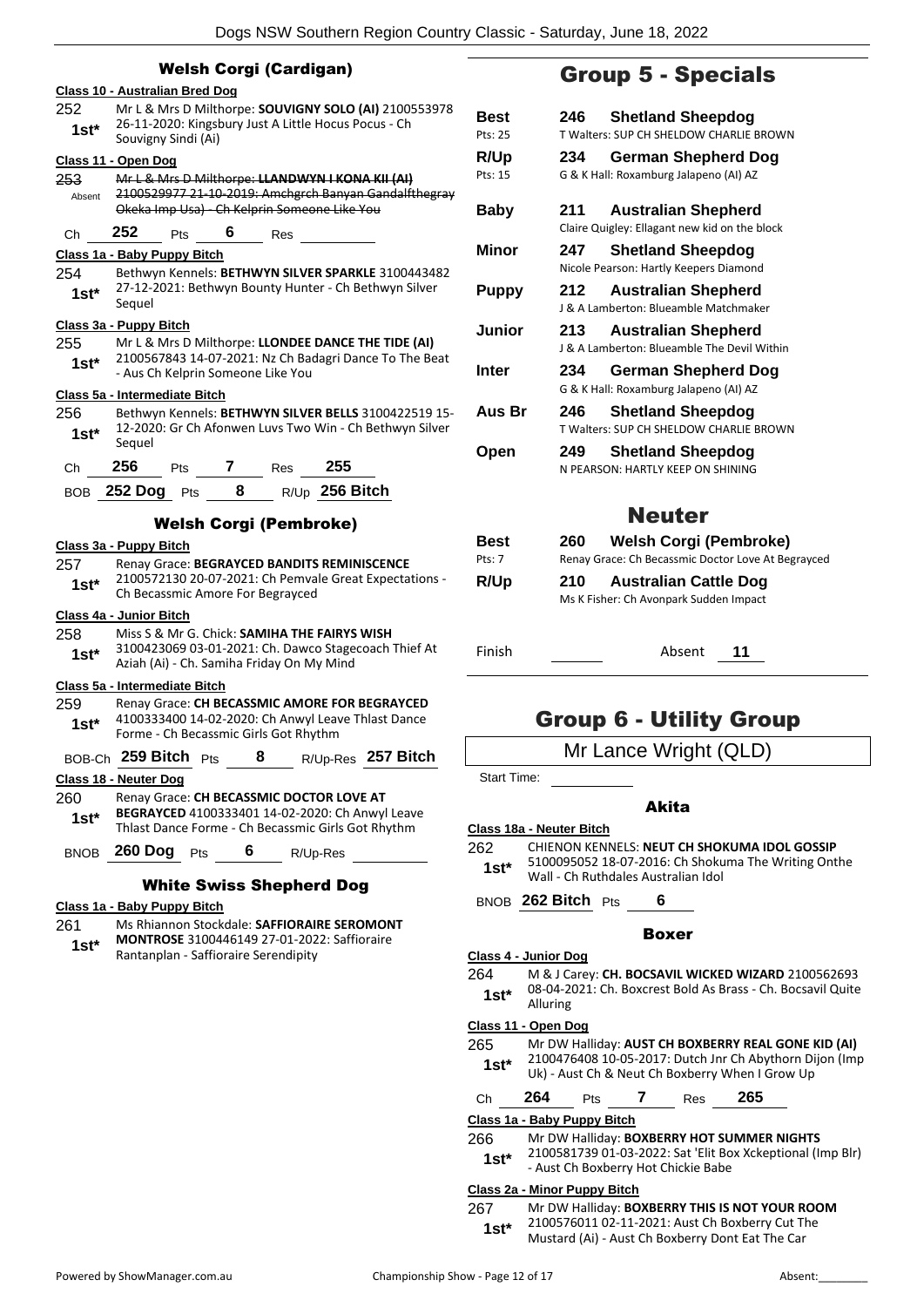#### **Class 3a - Puppy Bitch**

268 Mr DW Halliday: **BOXBERRY CATCH A WAVE** 2100566657 23-06-2021: Aust Ch Boxberry Surfing Legend - Boxberry **1st 1st 1st 1st 1st 1st 1st 1st 1st 1st 1st 1st 1st 1st 1st 1st 1st 1st 1st 1st 1st 1st 1st 1st 1st 1st 1st 1st 1st 1st 1st 1st 1st 1st 1st 1st 1st**

#### **Class 4a - Junior Bitch**

269 Mr DW Halliday: **BOXBERRY KEEP ME WARM** 2100566656 23-06-2021: Aust Ch Boxberry Surfing Legend - Boxberry **1st 1st** Catch Me If You Can

#### **Class 5a - Intermediate Bitch**

- 270 M & J Carey: **BOCSAVIL U KNOW WHO** 2100529154 09-11- 2019: Ch. Boxcrest Bold As Brass - Ch. Bocsavil Just As 1st<sup>\*</sup> <sup>2019: Ch. B</sup><br>Enchanting
- Ch **270** Pts **9** Res **269**

BOB **264 Dog** Pts **11** R/Up **270 Bitch**

# **Class 18a - Neuter Bitch**

- 271 Mr DW Halliday & Mrs SJ Badman: **AUST CH & NEUTER CH BOXBERRY SPANISH EYES** 2100438699 26-09-2015: Aust Ch Kirilenko De La Finca Sapho (Imp Esp) - Boxberry Ebonys Angel Bonnie **1st\***
- BNOB **271 Bitch** Pts **6** R/Up-Res

#### **Bullmastiff**

#### **Class 4 - Junior Dog**

- 272 Ms Karen Feldbauer: **BULLALRYLL SON OZEBULON (AI)**
- 4100355701 01-06-2021: Zebulon Of Trefilio Bullalryll Aa **1st**\*  $\frac{4100355}{\text{La Rouge}}$

#### **Class 11 - Open Dog**

273 G&P Barber: **AUST. CH. BANOBRAE CIRCLES OF HELL (AI)** 3100388218 11-02-2019: Aust Ch Blackslate's Boston Blend (Imp Usa) - Aust Ch Banobrae Hell Or High Water **1st\***

Ch **273** Pts **7** Res **272**

# **Class 10a - Australian Bred Bitch**

274 G&P Barber: **AUST GRAND.CH. BANOBRAE HELL OR HIGH WATER** 3100348018 12-10-2016: Banobrae The Warlock - Banobrae Heaven Help Us **1st\***

Ch **274** Pts **6**

BOB **274 Bitch** Pts **8** R/Up **273 Dog**

#### Cane Corso

#### **Class 1 - Baby Puppy Dog**

275 Tetley & Opbroek: **KYLASHA MUMMIFIED HAWK** 9100012852 15-02-2022: El Mesquital Hawk Us Import - **1st** 9100012852 15-02-2022: Elimit<br>Kylasha Goddess Of The Moon

#### **Class 2 - Minor Puppy Dog**

#### 276 Tetley & Opbroek: **KYLASHA WHOS UR DADDY**

9100012767 15-12-2021: Aust Ch Kylasha Turn It Up - Hiworx Kylashas Destiny **1st\***

# **Class 10 - Australian Bred Dog**

277 Tetley & Opbroek: **GR CH KYLASHA TURN IT UP** 2100476264 24-04-2017: Ch Redgladiator Balisto - Ch Velhogranja Brit **1st\***

#### **Class 1a - Baby Puppy Bitch**

278 Tetley & Opbroek: **KYLASHA HELL ON FYRE** 9100012851 15- 02-2022: El Mesquital Hawk Us Import - Kylasha Goddess **1st**\* 02-2022: EI M<br>Of The Moon

BOB-Ch **277 Dog** Pts **7** R/Up-Res **276 Dog**

#### Dobermann

#### **Class 4 - Junior Dog**

279 Miss E Pieton & Mrs M Smith: **FIREAX ESSENCE OF VALOUR** 2100568632 03-07-2021: Fireax Little War Hero - Fireax Prime Desire **1st\***

#### **Class 11 - Open Dog**

280 E Bell and Vansitar Dobermanns: **SUP CH VANSITAR BLACK AND GOLD (IMP NZ)** 04231-2018 16-04-2018: Am Ch Kaywoods Clear Nite Mission (Usa) - Sup Ch, Can Ch Summits Vansitar Vb Eureka (Imp Usa) Absent 281 Miss A & Mrs S Evans: **AUST CH IKONS NEW SENSATION (NZL)** 06493-2018 30-07-2018: Aust Ch Ikons Chosen One (Nzl) - Asut Ch Ikons Visual Sensation (Nzl) Absent Ch **279** Pts **6** Res **Class 1a - Baby Puppy Bitch** 282 Mrs A & Mr P Booth & Mrs S & A Evans: **PINNACLE THEWHOLE ENCHILADA** 2100579485 22-02-2022: Ikons Centre Stage - Pinnacle Buckle Up Buttercup **1st\* Class 3a - Puppy Bitch** 283 Peter Williams & Ella Pieton: **FIREAX ESSENCE OF DESIRE** 2100568636 03-07-2021: Fireax Little War Hero - Fireax Prime Desire **1st\*** Ch **283** Pts **6** BOB **283 Bitch** Pts **7** R/Up **279 Dog** German Pinscher

#### **Class 1 - Baby Puppy Dog**

- 284 Michele Beyer: **KAITLER THE DUKE OF DAVEREN (AI)**
- 2100576812 04-01-2022: Czech Ch. Carlos Ze Zlateho
- Lancastru (Cz) Am Ch. Daveren'S Whiskey Girl (Imp Usa) **1st\***

#### **Class 1a - Baby Puppy Bitch**

- 285 Michele Beyer: **KAITLER SO SO SCANDALOUS** 2100576358 02-01-2022: Ger Ch. Dark Angels Making Me Stronger.
- (Germany) Kaitler Salsa With Daveren (Iid) **1st**

#### **Class 4a - Junior Bitch**

286 Ms M Beyer & Miss C Manton: **KAITLER CRY ME A RIVER** 2100562712 16-05-2021: Kaitler Bringin Sexy Back - Kaitler Salsa With Daveren (Iid) **1st\***

BOB-Ch **286 Bitch** Pts **6**

# Russian Black Terrier

### **Class 5a - Intermediate Bitch**

287 SVETLANA BELOUSOVA: **RUSLANA JEZABELL** 3100399194 Absent 20-09-2019: Ruslana Foodor - Ch Tvorimir Creme Brulee

#### Samoyed

- **Class 1 - Baby Puppy Dog**
- 288 Mrs S White: **DAWNSNOW HE'S A WICKED BIKILA**
	- 2100581206 14-02-2022: Grand Ch. Wiltimloch
	- Gebrselassie Dawnsnow Queen Of The Desert **1st\***

#### **Class 10 - Australian Bred Dog**

- 289 Mrs S White: **GRAND CH. WILTIMLOCH GEBRSELASSIE** 2100458948 23-08-2016: Sup.Ch Dawnsnow Is An Evil Lil Bear - Wiltimloch Pearson **1st\***
- BOB-Ch **289 Dog** Pts **6**

# Schnauzer (Miniature)

- **Class 4 - Junior Dog**
- 290 Miss I Roos & Ms P Haigh: **FORESTAL FOLLOW THAT** 
	- **DREAM** 3100430034 08-04-2021: Ch Forestal River Of Dreams - Am Ch Legacy's Pop Star (Imp Usa) **1st\***
- BOB-Ch **290 Dog** Pts **6**

# Shiba Inu

# **Class 1 - Baby Puppy Dog**

- 291 Lyne Browning: **KORTMAR ERNEST EDWARD** 2100579547
- 17-01-2022: Aust Ch Junken No Ryuuto Go Kyuushuu Junkenkai (Imp Jpn) - Aust Ch Kortmar Stellagothergrooveback **1st\***
- BOB-Ch Pts
-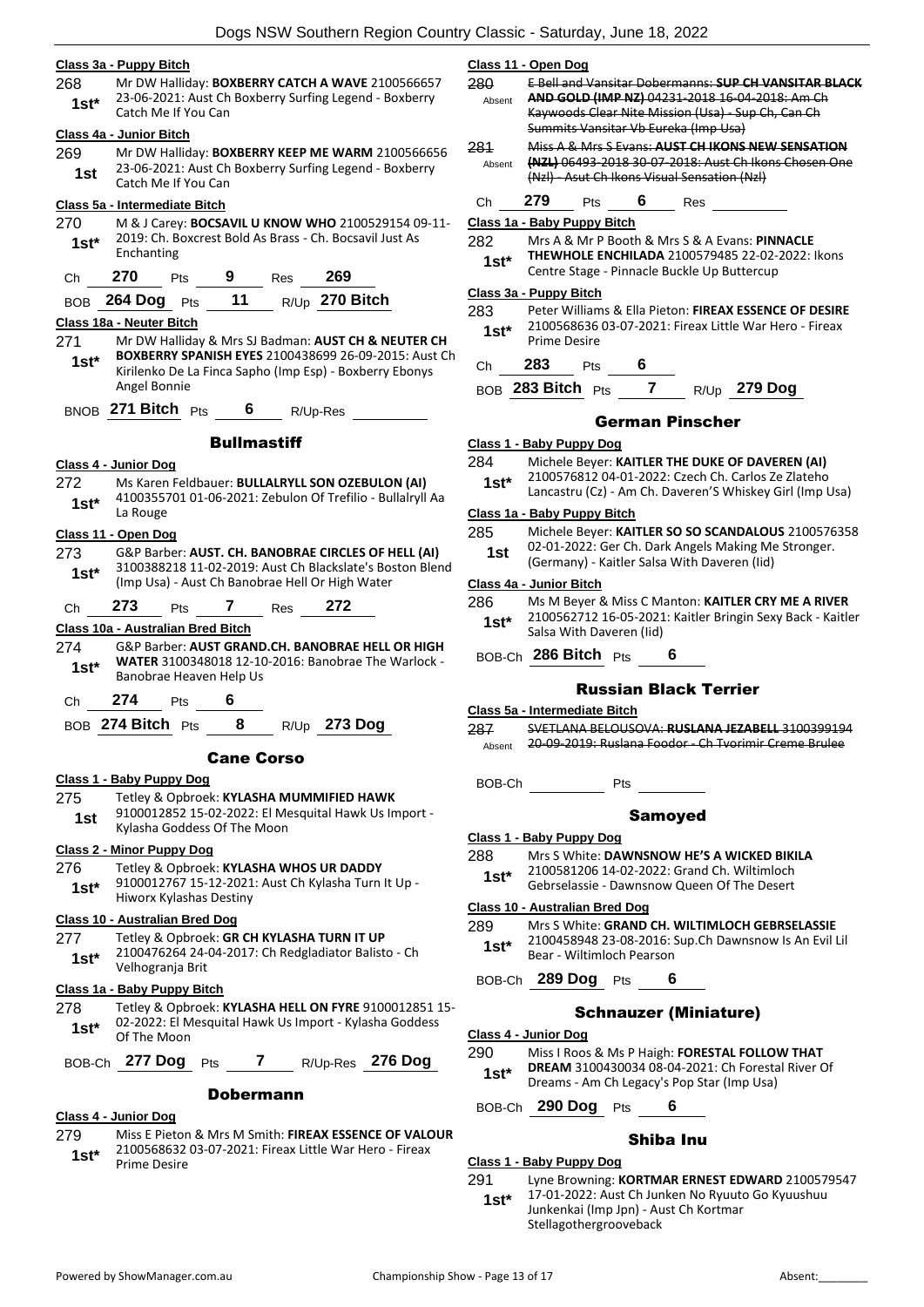|             | <b>Class 10 - Australian Bred Dog</b>        |                                      |    |                       |                                                                                                              |  |
|-------------|----------------------------------------------|--------------------------------------|----|-----------------------|--------------------------------------------------------------------------------------------------------------|--|
| 292<br>1st* |                                              |                                      |    |                       | Lyne Browning: AUST CH KORTMAR PAY EM OUT EARLY<br>2100522979 20-06-2019: Aust Ch Inishie No Kikunishiki Go  |  |
|             |                                              |                                      |    |                       | Bangaichisou (Imp Jpn) - Kortmar Warrior Princess                                                            |  |
| 293         | Mr W & Mrs B Downie: CH ROBRYCH TADASHI (AI) |                                      |    |                       |                                                                                                              |  |
| 2nd         |                                              |                                      |    |                       | 2100551634 10-11-2020: Rus.Gr.Ch.Blr.Ch.Ltu.Ch. Awa No<br>Rikiou Go Ashuu Ootanisou (Jpn) - Ch Robrych Akari |  |
|             | Class 11 - Open Dog                          |                                      |    |                       |                                                                                                              |  |
| 294         |                                              |                                      |    |                       | Dave Chung: TAIGENSHOUTOHOU OF TAI YUAN-TAIWAN                                                               |  |
| 1st*        | (Jpn)                                        |                                      |    |                       | (IMP TWN) KCTSHI00510/19 04-04-2018: Shouei Go Tosa<br>Genrokusou (Jpn) - Karei No Namizakura Go Shikeouen   |  |
| Ch          | 292                                          | Pts                                  | 8  | <b>Res</b>            | 294                                                                                                          |  |
|             | Class 2a - Minor Puppy Bitch                 |                                      |    |                       |                                                                                                              |  |
| 295         |                                              |                                      |    |                       | Lyne Browning: KORTMAR ROSES ARE RED 2100577679 14-                                                          |  |
| 1st*        |                                              |                                      |    |                       | 12-2021: Aust Ch Junken No Ryuuto Go Kyuushuu<br>Junkenkai (Imp Jpn) - Aust Grand Ch Kortmar Jessica Rabbit  |  |
|             | Class 3a - Puppy Bitch                       |                                      |    |                       |                                                                                                              |  |
| 296         |                                              |                                      |    |                       | Lyne M Browning: KORTMAR VIOLETS ARE BLUE                                                                    |  |
| 1st*        |                                              | Junkenkai - Kortmar Jessica Rabbit   |    |                       | 2100577680 14-12-2021: Junker No Ryuuto Go Kyuushuu                                                          |  |
|             | Class 4a - Junior Bitch                      |                                      |    |                       |                                                                                                              |  |
| 297         |                                              |                                      |    |                       | Mr W & Mrs B Downie: CH RAKURAI KIRAKIRA AT                                                                  |  |
| $1st^*$     |                                              | Translation - Orienta Powerpuff Girl |    |                       | ROBRYCH (AI) 2100562601 22-04-2021: Fauxfox Lost In                                                          |  |
| Ch          | 297                                          | Pts                                  | 8  | Res                   | 295                                                                                                          |  |
|             | BOB 297 Bitch Pts                            |                                      | 11 |                       | R/Up 295 Bitch                                                                                               |  |
|             |                                              |                                      |    | <b>Siberian Husky</b> |                                                                                                              |  |
|             | Class 1 - Baby Puppy Dog                     |                                      |    |                       |                                                                                                              |  |
| 298         |                                              |                                      |    |                       | CAROLINE YATE: AEUKANMANUVA SHOOT TO WIN AI                                                                  |  |
| 1st*        |                                              |                                      |    |                       | 2100580980 03-02-2022: Am Ch Sup Ch Mylas Precision<br>Point Imp Usa - Sup Ch Aeukanmanuva Any Win Will Do   |  |
|             | Class 10 - Australian Bred Dog               |                                      |    |                       |                                                                                                              |  |
| 299         |                                              | J&C Aranyos: AUST CH. AEUKANMANUVA   |    |                       |                                                                                                              |  |
| $1st^*$     |                                              |                                      |    |                       | THEFORCEAWAKENS 2100485535 21-09-2017: Ch                                                                    |  |
|             | Myself                                       |                                      |    |                       | Aeukanmanuva Thats All Folks - Aeukanmanuva Love                                                             |  |
| Сh          | 299                                          | Pts                                  | 6  |                       |                                                                                                              |  |
|             | Class 11a - Open Bitch                       |                                      |    |                       |                                                                                                              |  |
| 300         |                                              |                                      |    |                       | Tetley & Opbroek & Herba: MIKULOV ROMA AT ACA                                                                |  |
| $1st*$      |                                              |                                      |    |                       | <b>LANCHE 2100504462 24-08-2018: Ch Mikulov This Is Now</b>                                                  |  |
|             |                                              |                                      |    |                       | Rn. Et. Jc. Wwwp - Ch Avalanches Bling Bling Et                                                              |  |

| BOB 299 Dog Pts |  | R/Up 300 Bitch |
|-----------------|--|----------------|
|                 |  |                |

# Group 6 - Specials

# Neuter

| <b>Best</b><br>Pts: 7  | 262                 | Akita<br>CHIENON KENNELS: NEUT CH SHOKUMA IDOL GOSSIP                                        |
|------------------------|---------------------|----------------------------------------------------------------------------------------------|
| R/Up                   | 271                 | Boxer<br>Mr DW Halliday & Mrs SJ Badman: AUST CH & NEUTER CH<br><b>BOXBERRY SPANISH EYES</b> |
| <b>Best</b><br>Pts: 25 | 299                 | <b>Siberian Husky</b><br>J&C Aranyos: Aust Ch. Aeukanmanuva TheForceawakens                  |
| R/Up<br>Pts: 15        | 283.                | Dobermann<br>Peter Williams & Ella Pieton: Fireax Essence Of Desire                          |
| Baby                   | 298                 | <b>Siberian Husky</b><br>CAROLINE YATE: AEUKANMANUVA SHOOT TO WIN AI                         |
| Minor                  | 295                 | Shiba Inu<br>Lyne Browning: Kortmar Roses Are Red                                            |
| <b>Puppy</b>           | 283                 | Dobermann<br>Peter Williams & Ella Pieton: Fireax Essence Of Desire                          |
| Junior                 | 290<br><b>DREAM</b> | <b>Schnauzer (Miniature)</b><br>Miss I Roos & Ms P Haigh: FORESTAL FOLLOW THAT               |
| <b>Inter</b>           | 270                 | <b>Boxer</b><br>M & J Carey: Bocsavil U Know Who                                             |
| Aus Br                 | 299                 | <b>Siberian Husky</b><br>J&C Aranyos: Aust Ch. Aeukanmanuva TheForceawakens                  |
| Open                   | 294<br>TWN)         | Shiba Inu<br>Dave Chung: Taigenshoutohou Of Tai Yuan-Taiwan (Imp                             |
| Finish                 |                     | Absent<br>4                                                                                  |

# Group 7 - Non-Sporting Group Mrs Lyn King (VIC)

| Start Time:        |                                                                                                                                              |                                                                                                                                               |   |                       |                                                                                               |  |  |
|--------------------|----------------------------------------------------------------------------------------------------------------------------------------------|-----------------------------------------------------------------------------------------------------------------------------------------------|---|-----------------------|-----------------------------------------------------------------------------------------------|--|--|
|                    |                                                                                                                                              |                                                                                                                                               |   | <b>Boston Terrier</b> |                                                                                               |  |  |
|                    | Class 1 - Baby Puppy Dog                                                                                                                     |                                                                                                                                               |   |                       |                                                                                               |  |  |
| 301<br>Absent      |                                                                                                                                              | Trickey: FRENCHTRICK TIMETRAVELER IN QZ 2100582956<br>25-02-2022: Canmoy's Boston Rockefeller (Imp Fin) - Ch<br><b>Frenchtrick Roxie Girl</b> |   |                       |                                                                                               |  |  |
|                    | Class 5 - Intermediate Dog                                                                                                                   |                                                                                                                                               |   |                       |                                                                                               |  |  |
| 302<br>$1st*$      |                                                                                                                                              | Zamenhof Madjik Dreams                                                                                                                        |   |                       | Leanne Brown: CH BOSLEA MISTER PAPARAZZI<br>3100409164 08-04-2020: Bostonbob Bruno Split - Ch |  |  |
| Ch                 | 302                                                                                                                                          | Pts                                                                                                                                           | 6 |                       |                                                                                               |  |  |
|                    | Class 2a - Minor Puppy Bitch                                                                                                                 |                                                                                                                                               |   |                       |                                                                                               |  |  |
| 303<br>$1$ st $^*$ | Leanne Brown: <b>BOSLEA HER ROYAL HIGHNESS</b> 3100443090<br>14-12-2021: Grand Ch Baronrath All In A Nutshell - Ch<br>Zamenhof Madjik Dreams |                                                                                                                                               |   |                       |                                                                                               |  |  |
|                    | <u> Class 11a - Open Bitch</u>                                                                                                               |                                                                                                                                               |   |                       |                                                                                               |  |  |
| 304<br>Absent      |                                                                                                                                              | Ch Bostonwood O Wata Gale Suzy                                                                                                                |   |                       | Leanne Brown: CH ZAMENHOE MADJIK DREAMS<br>3100356288 15 03 2017: Kerden Bet Ya Sweet Bippy   |  |  |
| Ch                 | 303                                                                                                                                          | Pts                                                                                                                                           | 6 | Res                   |                                                                                               |  |  |
|                    | $_{\rm BOB}$ 303 Bitch $_{\rm Pfs}$                                                                                                          |                                                                                                                                               |   |                       | $R/Up$ 302 Dog                                                                                |  |  |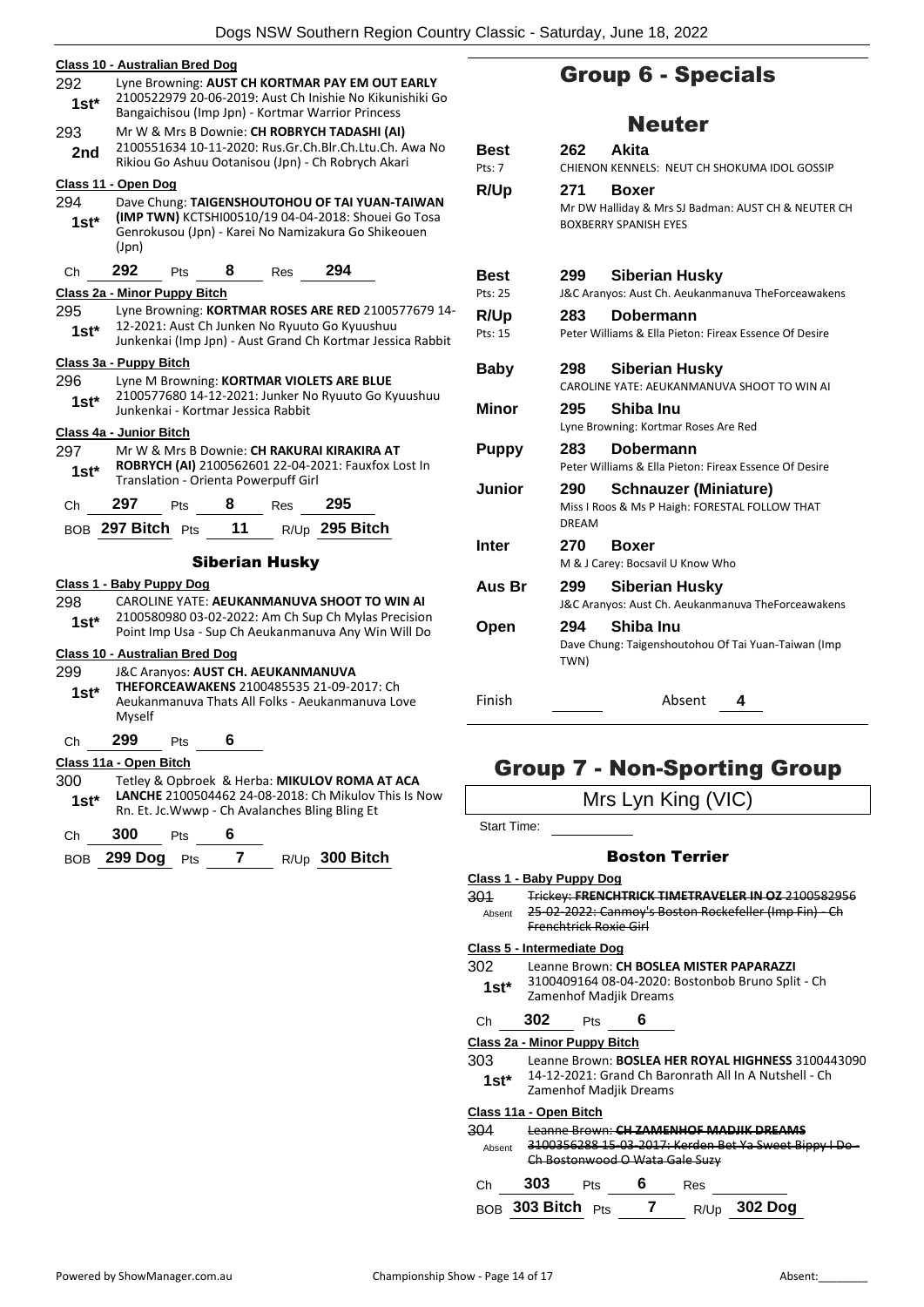# **Dalmatian**

|         | <b>Class 2 - Minor Puppy Dog</b>                                                                         |  |  |  |  |  |
|---------|----------------------------------------------------------------------------------------------------------|--|--|--|--|--|
| 305     | Darlene Fennell: PACEAWAY VERY STYLISH 4100365049                                                        |  |  |  |  |  |
| Absent  | 26-11-2021: Am Ch, Arg Gr Ch, Uru Ch, Braz Nat Ch. Int Ch                                                |  |  |  |  |  |
|         | Pan-A St Supreme Ch Paceaway At Rosemount - Paceaway<br>Double Happy (Ai)                                |  |  |  |  |  |
|         | <u> Class 3 - Puppy Dog</u>                                                                              |  |  |  |  |  |
| 306     | M obrien: THUNDERSPOT HITCH TRAIL BLAZER (AI)                                                            |  |  |  |  |  |
| Absent  | 2100576682 02 12 2021: Ch Starswept Coach Rider-                                                         |  |  |  |  |  |
|         | <b>Thunderspot Secret Prize</b>                                                                          |  |  |  |  |  |
|         | Class 10 - Australian Bred Dog                                                                           |  |  |  |  |  |
| 307     | M obrien: THUNDERSPOT I SEE THE LIGHT 2100520708 13-                                                     |  |  |  |  |  |
| $1st^*$ | 06-2019: Grand Ch Thunderspot Right Kindof Wrong - Ch                                                    |  |  |  |  |  |
|         | Thunderspot I Paint A Picture                                                                            |  |  |  |  |  |
| Ch      | <b>307</b> Pts 6 Res                                                                                     |  |  |  |  |  |
|         | Class 2a - Minor Puppy Bitch                                                                             |  |  |  |  |  |
| 308.    | M obrien: THUNDERSPOT DARK PHOENICKS 2100576184                                                          |  |  |  |  |  |
| 1st*    | 06-12-2021: Starswept Scottish Monarch - Thunderspot<br>Flash Of Silver                                  |  |  |  |  |  |
|         | Class 4a - Junior Bitch                                                                                  |  |  |  |  |  |
| 309.    | M obrien: THUNDERSPOT PINA COLADA 2100572183 14-                                                         |  |  |  |  |  |
| $1st*$  | 09-2021: Grand Champion Thunderspot Right Kindof Wrong                                                   |  |  |  |  |  |
|         | - Neehi You Stole My Heart                                                                               |  |  |  |  |  |
| Ch      | 309<br>Pts 7 Res 308                                                                                     |  |  |  |  |  |
|         | BOB 307 Dog Pts 8 R/Up 309 Bitch                                                                         |  |  |  |  |  |
|         |                                                                                                          |  |  |  |  |  |
|         | Class 18a - Neuter Bitch<br>M obrien: THUNDERSPOT FLASH OF SILVER 2100449465                             |  |  |  |  |  |
| 310     | 16-03-2016: Ch Starswept Iced Mocha Ai - Ch Neut Ch                                                      |  |  |  |  |  |
| 1st*    | Thunderspot Violet Are Blue                                                                              |  |  |  |  |  |
|         | BNOB $310$ Bitch $P$ ts<br>6 $R/Up-Res$                                                                  |  |  |  |  |  |
|         |                                                                                                          |  |  |  |  |  |
|         |                                                                                                          |  |  |  |  |  |
|         | <b>Great Dane</b>                                                                                        |  |  |  |  |  |
|         | <b>Class 10 - Australian Bred Dog</b>                                                                    |  |  |  |  |  |
| 311     | Frieda Clifton: SUP CH DANEFRED MEMORIES RMADE O                                                         |  |  |  |  |  |
| $1st*$  | THIS (AI) 3100388942 08-03-2019: Grand Champion                                                          |  |  |  |  |  |
|         | Truemania Indianas Image(Ai) - Ch Danefred Black Peppa                                                   |  |  |  |  |  |
|         | Class 11 - Open Dog                                                                                      |  |  |  |  |  |
| 312.    | Mr.A.L & Mrs.M.A. Marshall: NOTRADANE ACES HIGH                                                          |  |  |  |  |  |
| $1st*$  | 2100506516 20-09-2018: Notradane Hector The Great -<br>Notradane Penelope Pitstop                        |  |  |  |  |  |
|         |                                                                                                          |  |  |  |  |  |
| Сh      | $311$ Pts<br>7 Res<br>-312                                                                               |  |  |  |  |  |
|         | Class 1a - Baby Puppy Bitch                                                                              |  |  |  |  |  |
| 314     | Frieda Clifton: DANEFRED SONOYA MIZUMO 3100445903<br>01-01-2022: Ch Stormalong Rhythym Ivegot - Danefred |  |  |  |  |  |
| 1st*    | <b>Fashion Parade</b>                                                                                    |  |  |  |  |  |
| 315     | Kirstin Milthorpe: TIGABROOK DROGHEDA 7100050783 21-                                                     |  |  |  |  |  |
| 2nd     | 01-2022: Ch Alariquis Lelu Poika(Ai) - Elganser Formidable                                               |  |  |  |  |  |
|         | Force (Ai)                                                                                               |  |  |  |  |  |
|         | Class 2a - Minor Puppy Bitch                                                                             |  |  |  |  |  |
| 316     | Mr.A.L & Mrs.M.A. Marshall: NOTRADANE                                                                    |  |  |  |  |  |
| 1st*    | QUINTESSENTIAL 2100575488 05-10-2021: Notradane Darf<br>Vadar - Ch.Notradane Esmeralda                   |  |  |  |  |  |
|         | Class 4a - Junior Bitch                                                                                  |  |  |  |  |  |
| 317     | MISS A FOSTER: AUST CH DANEFRED BACKIN SEVENTH                                                           |  |  |  |  |  |
| 1st*    | HEAVEN (AI) 3100430851 01-05-2021: Ch. Danefred Mr                                                       |  |  |  |  |  |
|         | Independence - Danefred Toosexy For Mystripes                                                            |  |  |  |  |  |
| Сh      | 317<br>7<br>316<br><b>Pts</b><br><b>Res</b>                                                              |  |  |  |  |  |
| BOB     | R/Up 317 Bitch<br>311 Dog Pts<br>9                                                                       |  |  |  |  |  |

# Japanese Spitz

### **Class 10 - Australian Bred Dog**

#### 318 Rebecca Bentley: **GRANDCH BELZBENTLEY WILD CARD**

3100389682 11-03-2019: Sup Ch Daesdaemar Rebel Rebel - Grand Ch Belzbentley Yabba Dabba Doo **1st\***

#### **Class 11 - Open Dog**

- 319 K Pinker: **NZ CH. MONDIAL OUT OF THE SHADOWS** 07062- 2015 21-10-2015: Nz Ch. Sachi Frozen N Time At Mondial - 1st\* 2015 21-10-2015: Nz Ch. Sachi Frozen<br>Nz Ch. Mondial Gone In Sixty Seconds
- Ch **318** Pts **7** Res **319**

#### **Class 1a - Baby Puppy Bitch**

- 320 Rebecca Bentley: **BELZBENTLEY FEATHER WEIGHT**
- 7100050668 04-01-2022: Grand Ch Belzbentley Wild Card Belzbentley Myristica Fragrans **1st\***

### **Class 2a - Minor Puppy Bitch**

321 Leanne Dwyer: **MORSHA ODIMAY SARDI** 2100577410 21- 10-2021: Grand Ch Morsha Beauabby Odie - Maemuki Little 1st<sup>\*</sup> <sup>10-2021: \tml</sup>

#### **Class 3a - Puppy Bitch**

#### 322 Rebecca Bentley: **BELZBENTLEY BLAZING SKIES**

3100435936 12-08-2021: C.I.B. Sup Ch Daesdaemar Foreign **1st** 3100435936 12-08-2021: C.I.B. Sup Ch Daesdaemar<br>**1st** Exchange lid Fin - Grand Ch Belzbentley Saturn Five

#### **Class 10a - Australian Bred Bitch**

323 Leanne Dwyer: **MORSHA NERMAK PRINCESS** 2100513003 22-12-2018: Itoshi Toto Seiko (Ai) - Morsha Beauabby Makaloha **1st**

| Ch 321 Pts | <b>8</b> Res 322 |                                   |
|------------|------------------|-----------------------------------|
|            |                  | BOB 318 Dog Pts 10 R/Up 321 Bitch |

### Poodle (Standard)

#### **Class 2 - Minor Puppy Dog**

- 324 Linda Robinson: **KYSAN KING OF THE KIDS** 3100442695 01- 11-2021: Ch Noxas Accidentally In Love - Kysan Ariel Dare 1st<sup>\*</sup> <sup>11-2021: \</sup>
- BOB-Ch **324 Dog** Pts **6**

## Poodle (Toy)

#### **Class 1 - Baby Puppy Dog**

325 Leeann M Boyd: **SWEETOOTH NUTELLA** 2100582500 11-03- 2022: Beddydane Another Allusion - Ch Rakeiora Madeleine 1st<sup>\*</sup> <sup>2022: 86</sup><br>Lemaire

#### **Class 3a - Puppy Bitch**

326 L. F Stone: **BEDDYDANE BLACK SAPHIRE** 2100577133 17- 12-2021: Beddydane Another Allusion - Ch. Poodleacre Sweet Aretha **1st\***

#### **Class 4a - Junior Bitch**

327 Leeann M Boyd: **SWEETOOTH MISTIK MAGIC** 2100555877 22-01-2021: Beddydane Another Allusion - Ch Rakeiora **1st**\* <sup>22-01-2021: Beddy</sup>

#### **Class 5a - Intermediate Bitch**

- 328 MRS B GLEESON & MRS J SEITER: **FLEURLEE LADY CECILIA** 3100421181 24-11-2020: Zazzin Playin With Fire - Fleurlee Lady Abigail **1st\***
- BOB-Ch **328 Bitch** Pts **8** R/Up-Res **326 Bitch**

#### **Class 18 - Neuter Dog**

- 329 Leeann M Boyd: **NEUT CH SWEETOOTH MUSIC OFTHE** 
	- **NIGHT** 2100468542 01-01-2017: Ch Beddydane Domingo Ch Rakeiora Madeleine Lemaire **1st\***

# BNOB **329 Dog** Pts **6** R/Up-Res

#### Schipperke

**Class 5 - Intermediate Dog**

330 N CURWEN & G CRUSE: **CH MONTERREZ FULL FRONTAL AT** 

**BARRAGAN** 2100539610 28-03-2020: Am Gr Ch Sup Ch Ebonystar Moonshiner Follow The Leader(Imp Usa) - Ch Monterrez Ultra Violet **1st\***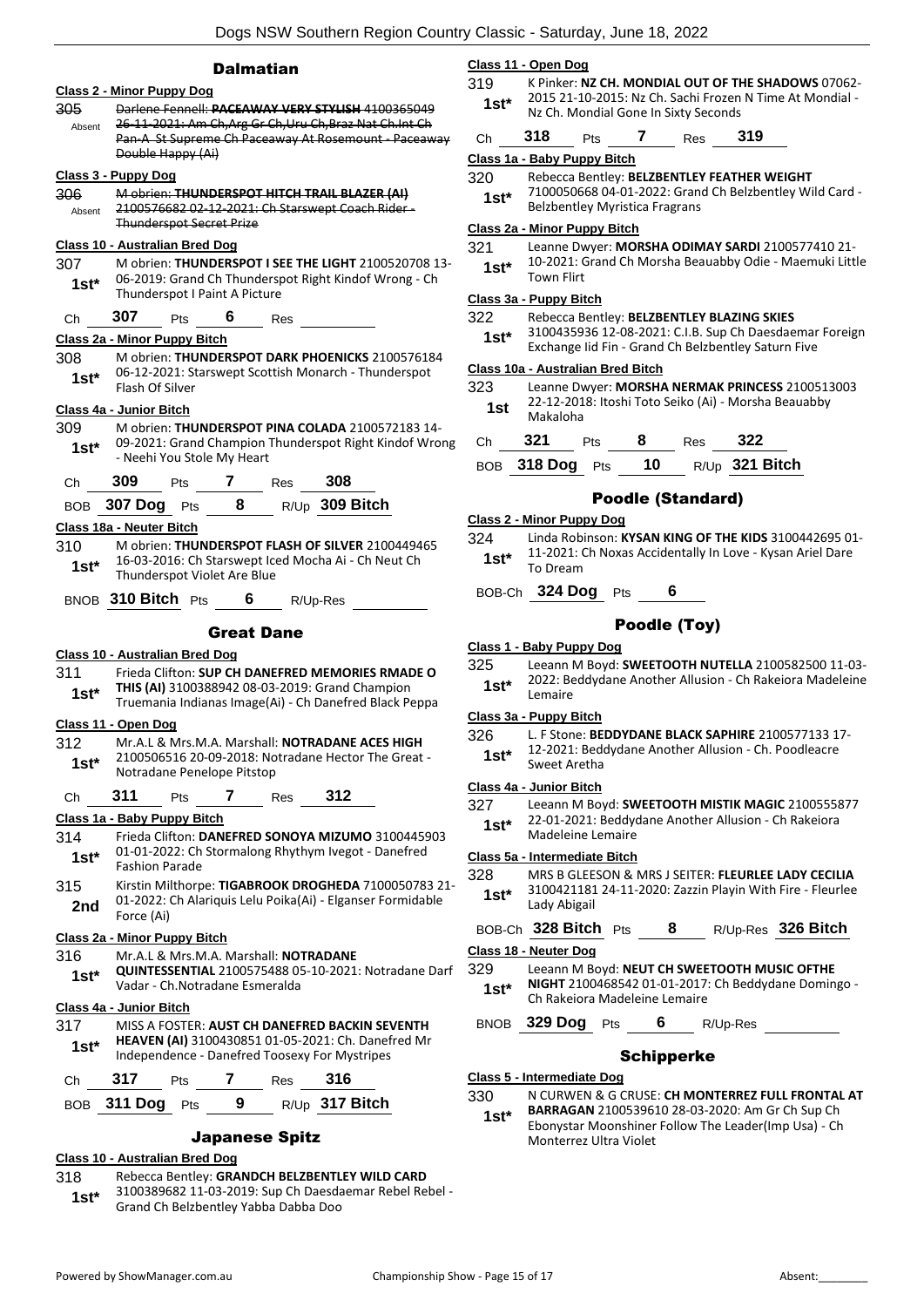| 331                                       |           | Class 10 - Australian Bred Dog   |                 |                        |                                                                                                                       |                | Grc                           |
|-------------------------------------------|-----------|----------------------------------|-----------------|------------------------|-----------------------------------------------------------------------------------------------------------------------|----------------|-------------------------------|
|                                           |           |                                  |                 |                        | Mr G Cruse: CH MONTERREZ KIND OF SPECIAL AT<br>BARRAGAN 2100558047 18-01-2021: Am Gr Ch Sup Ch                        |                |                               |
| $1st*$                                    |           |                                  |                 |                        | Rivendel's Forged In Fire(Imp Usa) - Gr Ch Neut Ch                                                                    | <b>Best</b>    | 311                           |
|                                           |           | <b>Monterrez Star Quality</b>    |                 |                        |                                                                                                                       | Pts: 25        | Frieda                        |
| Ch                                        | 330       |                                  | Pts 7 Res       |                        | 331                                                                                                                   |                | (AI)                          |
|                                           |           | Class 2a - Minor Puppy Bitch     |                 |                        |                                                                                                                       | R/Up           | 318                           |
| 332<br>$1st*$                             |           | Usa) - Ch Monterrez First Wave   |                 |                        | Mr G Cruse: MONTERREZ PRETTY SPECIAL 2100578278 06-<br>12-2021: Am Gr Ch. Sup Ch Rivendel's Forged In Fire(Imp        | Pts: 15        | Rebecc                        |
| Class 4a - Junior Bitch                   |           |                                  |                 |                        |                                                                                                                       | <b>Baby</b>    | 320<br>Rebecc                 |
| 333                                       |           |                                  |                 |                        | Mr G Cruse: MONTERREZ MAIL ORDER BRIDE 2100561776                                                                     | <b>Minor</b>   | 324                           |
| $1st^*$                                   |           | Usa) - Ch Monterrez Ultra Violet |                 |                        | 29-03-2021: Am Gr Ch. Sup Ch Rivendel's Forged In Fire(Imp                                                            |                | Linda R                       |
| Class 11a - Open Bitch                    |           |                                  |                 |                        |                                                                                                                       | <b>Puppy</b>   | 340                           |
| 334<br>$1st^*$                            |           | Bateauchien Risky Bizness        |                 |                        | Rebecca Bentley: SUP CH BATEAUCHIEN BAZINGA<br>3100324328 22-05-2015: Sup Ch Sanlyn Hit The Road Jack -               | Junior         | L M Hio<br>317<br>MISS A      |
| Ch                                        | 333       | Pts                              | 8               | Res                    | 332                                                                                                                   |                | <b>HEAVE</b>                  |
|                                           |           |                                  |                 |                        | BOB 333 Bitch Pts 10 R/Up 332 Bitch                                                                                   | <b>Inter</b>   | 330<br>N CURI                 |
|                                           |           |                                  | <b>Shih Tzu</b> |                        |                                                                                                                       |                | <b>BARRA</b>                  |
| 335<br>$1st^*$                            |           | Class 1 - Baby Puppy Dog         |                 |                        | Sue Plackett: PLACKY I'M SO HANDSOME 2100581221 09-<br>02-2022: Placky Little T - Ch.Placky For The Thrill Of It      | Aus Br<br>Open | 311<br>Frieda<br>(AI)<br>319  |
| <b>Class 3 - Puppy Dog</b>                |           |                                  |                 |                        |                                                                                                                       |                | K Pinke                       |
| 336                                       |           |                                  |                 |                        | Sue Plackett: PLACKY HOT N SEXY JOEY 2100575840 08-11-<br>No Award 2021: Ch.Sunside Aussie Legend - Placky Sexy N Hot |                |                               |
| Ch                                        |           | Pts                              |                 |                        |                                                                                                                       | Best           | 310                           |
|                                           |           | Class 2a - Minor Puppy Bitch     |                 |                        |                                                                                                                       | Pts: 7         | M obri                        |
| 337<br>$1st^*$                            | Exs N Ohs |                                  |                 |                        | Sue Plackett: PLACKY JOSIE N PUSSYCATZ 2100575887 23-<br>09-2021: Ch.Sunside Aussie Legend (Imp Can) - Ch.Placky      | R/Up           | 329<br>Leeann<br><b>NIGHT</b> |
|                                           |           |                                  |                 |                        |                                                                                                                       |                |                               |
|                                           |           |                                  |                 |                        | Sue Plackett: PLACKY PUT A SPELL ON ME 2100567180 26-                                                                 |                |                               |
| Class 4a - Junior Bitch<br>338<br>$1st^*$ |           | <b>Black Bombshell</b>           |                 |                        | 06-2021: Ch.Sunside Aussie Legend (Imp Can) - Ch.Placky                                                               | Finish         |                               |
|                                           |           |                                  |                 |                        |                                                                                                                       |                |                               |
| Ch                                        |           | <b>337</b> Pts <b>7</b> Res      |                 |                        | 338<br>BOB 337 Bitch Pts 8 $R/Up$ 338 Bitch                                                                           |                |                               |
|                                           |           |                                  |                 | <b>Tibetan Terrier</b> |                                                                                                                       |                |                               |
|                                           |           |                                  |                 |                        |                                                                                                                       |                |                               |
|                                           |           |                                  |                 |                        | R & Y Barter & L Hickie: CH GENGALA CRITICS CHOICE                                                                    |                |                               |
| Class 4 - Junior Dog<br>339<br>$1st^*$    |           | Gengala Caught On Camera         |                 |                        | 2100560504 01-02-2021: Ch Gengala Get Used To It -                                                                    |                |                               |
| Ch                                        |           | 339 Pts 6                        |                 |                        |                                                                                                                       |                |                               |

340 L M Hickie: **GENGALA POLITICAL PRINT** 2100570219 27-07- 2021: Ch Gengala Get Used To It - Ch Gengala Provocative **1st**\*  $\frac{2021}{\text{Patsy}}$ Ch **340** Pts **6**

| BOB 339 Dog Pts |  | $R/Up$ 340 Bitch |
|-----------------|--|------------------|
|                 |  |                  |

# oup 7 - Specials

| <b>Best</b>           | 311<br><b>Great Dane</b>                                                    |
|-----------------------|-----------------------------------------------------------------------------|
| Pts: 25               | Frieda Clifton: Sup Ch Danefred Memories RMade o This<br>(AI)               |
| <b>R/Up</b>           | <b>Japanese Spitz</b><br>318                                                |
| Pts: 15               | Rebecca Bentley: GrandCH Belzbentley Wild Card                              |
| <b>Baby</b>           | <b>Japanese Spitz</b><br>320<br>Rebecca Bentley: Belzbentley feather weight |
| Minor                 | Poodle (Standard)<br>324                                                    |
|                       | Linda Robinson: Kysan King Of The Kids                                      |
| <b>Puppy</b>          | 340<br><b>Tibetan Terrier</b><br>L M Hickie: Gengala Political Print        |
| Junior                | <b>Great Dane</b><br>317                                                    |
|                       | MISS A FOSTER: Aust Ch DANEFRED BACKIN SEVENTH<br><b>HEAVEN (AI)</b>        |
| Inter                 | 330<br><b>Schipperke</b>                                                    |
|                       | N CURWEN & G CRUSE: CH MONTERREZ FULL FRONTAL AT<br><b>BARRAGAN</b>         |
| Aus Br                | <b>Great Dane</b><br>311                                                    |
|                       | Frieda Clifton: Sup Ch Danefred Memories RMade o This<br>(AI)               |
| Open                  | 319<br><b>Japanese Spitz</b>                                                |
|                       | K Pinker: NZ CH. Mondial Out Of The Shadows                                 |
|                       | <b>Neuter</b>                                                               |
| Best                  | <b>Dalmatian</b><br>310                                                     |
| $P$ <sup>ts</sup> : 7 | M obrien: Thunderspot flash of silver                                       |
| R/Up                  | Poodle (Toy)<br>329                                                         |
|                       | Leeann M Boyd: NEUT CH SWEETOOTH MUSIC OFTHE<br><b>NIGHT</b>                |
|                       |                                                                             |

Absent 5